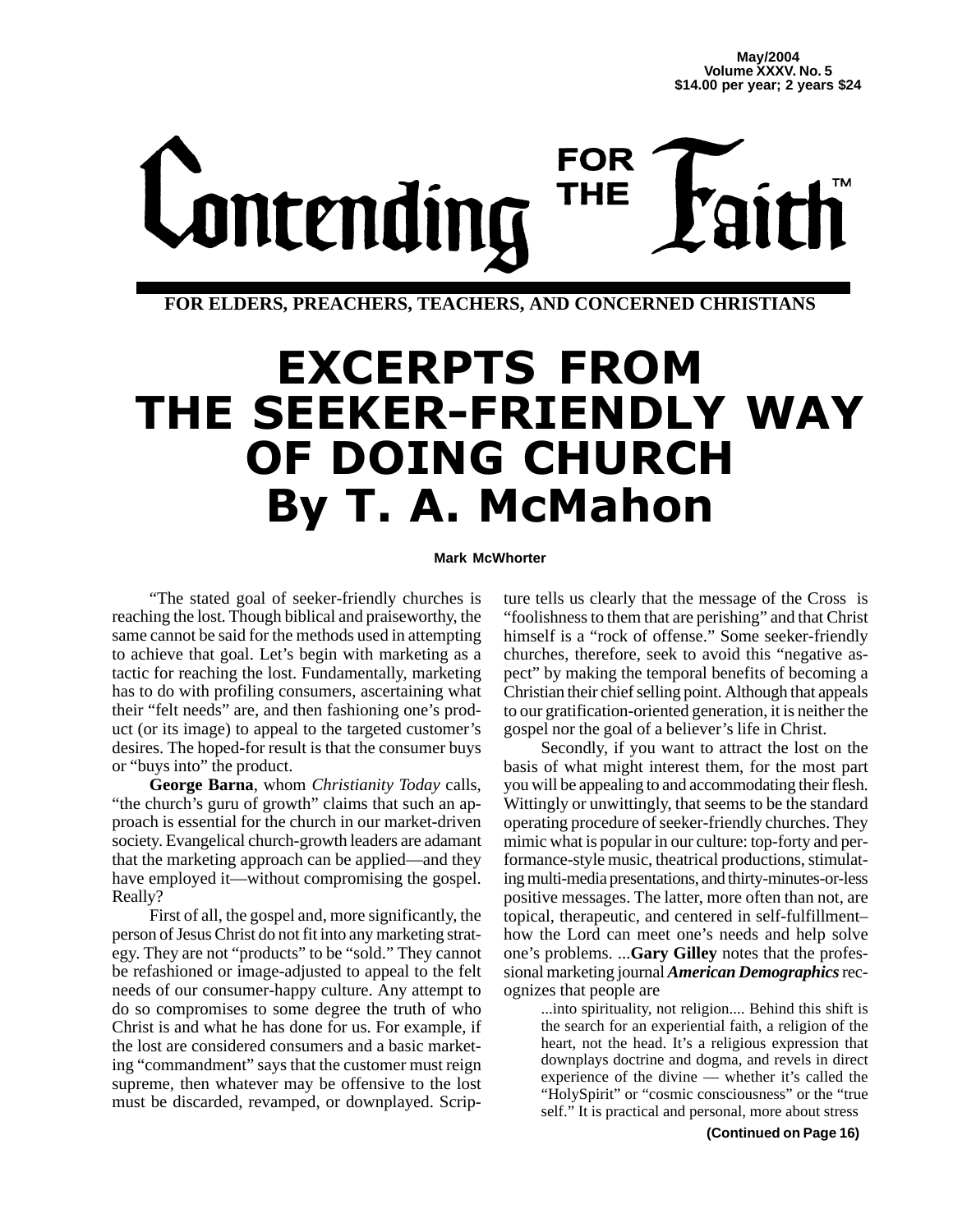

David P. Brown, Editor and Publisher jbrow@charter.net

## **Michael Light, Assistant Editor mclight@bwoodtx.com**

*COMMUNICATIONS received by Contending for the Faith and/or its Editors are viewed as intended FOR PUBLICATION unless otherwise stated. Whereas we respect confidential information, so described, ev-erything else sent to us we feel free to publish without further permission being necessary. Anything sent to us NOT for publication, please indicate this clearly when you write. Please address such letters directly to the Editor-in-Chief David P. Brown, P.O. Box 2357, Spring, Texas 77383. Telephone: (281) 350-5516.*

## SUBSCRIPTIONS RATES

*Single Subscriptions: One Year, \$14.00; Two Years, \$24.00. Club Rate: Three One-Year Subscriptions, \$36; Five One-Year Subscriptions, \$58.00. Whole Congregation Rate: Any congregation entering each family of its entire membership with single copies being mailed directly to each home receives a \$3.00 discount off the Single Subscription Rate, i.e., such whole congregation subscriptions are payable in advance at the rate of \$11.00 per year per family address. Foreign Rate: One Year, \$30.*

## ADVERTISING POLICY & RATES

*Contending for the Faith was begun and continues to exist to defend the gospel (Philippians 1:7,17) and refute error (Jude 3). Therefore, we are interested in advertising only those things that are in harmony with what the Bible authorizes (Colossians 3:17). We will not knowingly advertise anything to the contrary. Hence, we reserve the right to refuse any offer to advertise in this paper.*

*All setups and layouts of advertisements will be done by Contending for the Faith. A one-time setup and layout fee for each advertisement will be charged if such setup or layout is needful. Setup and layout fees are in addition to the cost of the space purchased for advertisement. No major changes will be made without customer approval.*

*All advertisements must be in our hands no later than two (2) months preceding the publishing of the issue of the journal in which you desire your advertisement to appear. To avoid being charged for the following month, ads must be canceled by the first of the month. We appreciate your understanding of and cooperation with our advertising policy.*

*MAIL ALL SUBSCRIPTIONS, ADVERTISEMENTS AND LETTERS TO THE EDITOR-IN-CHIEF, P. O. Box 2357, Spring, Texas 77383-2357. COST OF SPACE FOR ADS: Back page, \$300.00; full page, \$300.00; half page, \$175.00; quarter page, \$90.00; less than quarter page, \$18.00 per column-inch. CLASSIFIED ADS: \$2.00 per line per month. CHURCH DIRECTORY ADS: \$30.00 per line per year. SETUP AND LAYOUT FEES: Full page, \$50.00; half page, \$35.00; anything under a half page, \$20.00.*

*CONTENDING FOR THE FAITH is published monthly. P. O. Box 2357, Spring, Texas 77383-2357 Telephone: (281) 350-5516.*

## **Ira Y. Rice, Jr., Founder August 3, 1917-October 10, 2001**

## Editorial... "BEHOLD I THOUGHT"

**Mac Deaver** (hereafter M. Deaver) resurrected his*Biblical Notes Quarterly (hereafter BNQ),* "SPE-CIAL ISSUE, SPRING 2004" in an attempt to answer some of his critics. In view of what all M. Deaver alleges that the Holy Spirit directly imparts to the inward man of the Christian (divine strength and wisdom), I want to consider some of these statements.

## **"…THEY THOUGHT THAT WE WOULD NOT BE ABLE TO RESPOND THROUGH ITS PAGES."**

M. Deaver wrote the previous words on page 1, paragraph 1, and lines 10, 11 of his resurrected *BNQ*. Please notice that the statement is precise in what it declares. Therefore, the Law of the Excluded Middle (there is no middle ground or so-called gray areas) applies. Hence, M. Deaver's statement is true or not true. Knowing that he thinks the statement is true, what proof does he have that such is the case? If he has no proof to establish the truthfulness of his affirmation, then surely M. Deaver is not now claiming the power to read the minds of other people.

When the various papers dealing with M. Deaver's doctrine on the direct work of the Holy Spirit on the inward man of the Christian became public in February and March of this year (2004), I was asked if I thought M. Deaver would make any kind of reply. My response to such questions was an emphatic "yes"—either by letter or more than likely through *BNQ*. This had been M. Deaver's longtime track record. Therefore, on the basis of the fruit born out in M. Deaver's life regarding such responses, I could only conclude as I have previously written. Moreover, I was not the only editor who held the same view. But, M. Deaver emphatically made the truth claim that he knew that "they thought" he could not respond in *BNQ*. Well, "they" *who* thought it? And, *how* did he come to such knowledge? Simply put, on this matter M. Deaver did not know that about which he wrote. But, he will never admit his error. Furthermore, I know the Holy Spirit did not help him come to such a conclusion, because the Holy Spirit knew better. Thus, there must have been some other ghost after him. So, for M. Deaver to state his assumption (and that is all it is) proves that in the very area M. Deaver claims that the Holy Spirit directly helps us—by supplying direct immediate divine wisdom from the personal indwelling and direct action of the Holy Spirit on the inward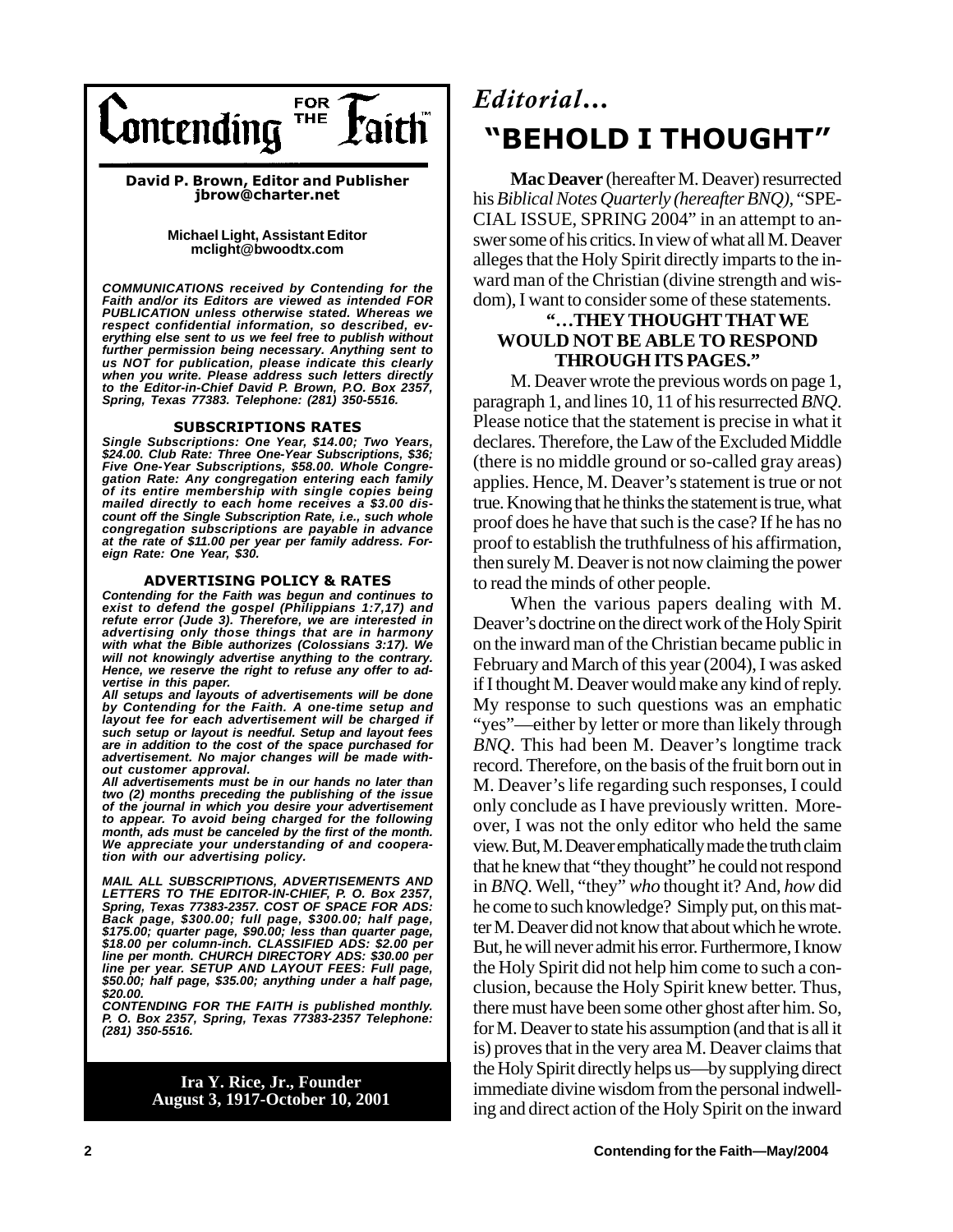man of the Christian—in the practical every day affairs of life, no direct wisdom was forthcoming for M. Deaver on this matter. But he dogmatically affirmed it anyway.

## "…**WE HAVE NEVER MADE THE HOLY SPIRIT ISSUE A MATTER OF FELLOWSHIP.**"

M. Deaver wrote the preceding comment serving as our topic heading in paragraph 2, page 1 and line 1 of the Spring 2004 *BNQ*. Over the years on other occasions he has said the same thing.

Please notice the following information. In his, January 5-9, 1998 debate with the now unfaithful **Bill Lockwood**, M. Deaver more than once made some interesting statements about those who believe what Lockwood affirmed. He affirmed, "The word of God teaches that the Holy Spirit influences man only by means of the word of God." Of the previous proposition, in his third affirmative M. Deaver stated:

His position means the Holy Spirit is not in the church and a body without the Spirit is dead. That's what they are doing to the church. We're not going to sit by and just watch it happen. Unintentionally, they are destroying the church by robbing the church of strength that the church could have (beginning on line 14 of page  $61)$ ...

…So, we've got a dead body. That's really not very helpful (last line on page 61)....

In M. Deaver's fourth affirmative he declared, "So non-apostles can't receive the Spirit. Well, there goes the Spirit. There's the dead church. …Well, we're non-apostles, so we don't have it—and the body without the Spirit is dead" (first full paragraph, beginning on line 3, page 82). And, beginning at the bottom of page 83 M. Deaver introduces three charts (M-202, M-202a and M-202b) saying the same thing. Chart M-202b reads:

> **1.** If the spiritual body (the church, Col. 1:18) without the Holy Spirit is dead, **then** it is the Holy Spirit that gives life.

> (1)The spiritual body (the church) without the Holy Spirit is dead (Tit. 3:5, 6; Rom. 8:9-13; John 6:63; Eph 2:1-10; Gal. 5:22-24).

**(2)Then**, it is the Holy Spirit that gives life (Rom. 8:11). In his second negative in the same context M.

Deaver said, "We are destroying the body by killing the Spirit" (third line from bottom of page 157).

The fundamental meaning of die (death, dead) is separation. M. Deaver says that those who believe that "The word of God teaches that the Holy Spirit influences man only by means of the word of God" are killing Christians or creating a dead church. **Question**: Where does M. Deaver find authority in the New

In This Issue ...

EXCERPTS FROM THE SEEKER-FRIENDLY WAY OF DOING CHURCH BY T. A. MCMAHON Mark McWhorter *Editorial…* "BEHOLD I THOUGHT" David P. Brown 2 *Assistant Editorial…* THE OFFENDING FRIEND OR THE FLATTERING ENEMY? Michael Light 5 A REVIEW OF THE DEAVER-FOX DEBATE Gary S. Smith 6 CHALLENGE TO DEBATE Marion Fox 10 REPORTING NEWS ABOUT OKLAHOMA **CHRISTIAN** Dave Dugan 13 THE HOLY SPIRIT: THE DRUG FOR POSTMODERN HIGHS Gary W. Summers 14 THE BIBLE'S IMPACT ON HYMNOLOGY B. Dean Beard 17 *Restoration Reflections...* CONTENDING FOR THE HOME Paul Vaughn 19 *One Woman's Perspective...* SO, HOW WAS YOUR VACATION? Annette B. Cates 20 *The Last Word…* MALCOLM HILL THE HOLY SPIRIT CONTROVERSY, AND SPECIAL PLEADING **Kent Bailey** 

**Contending for the Faith—May/2004 3**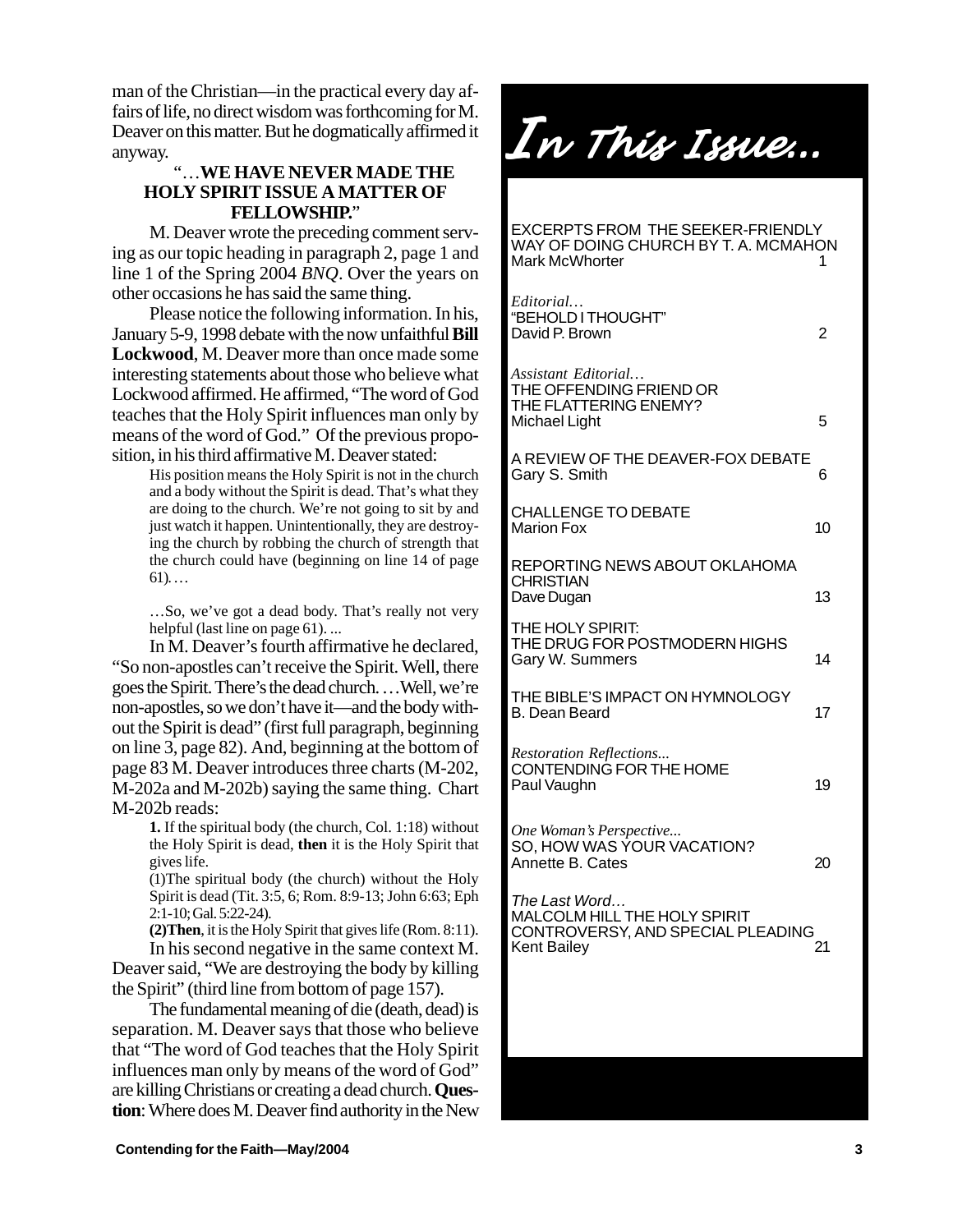Testament to extend fellowship to anyone who teaches a doctrine that kills Christians (creates a dead church)? **Question**: Where does anyone find authority from the New Testament to remain in fellowship with someone who adamantly declares that they teach a doctrine that creates a dead church (kills Christians) when they deny that they do not teach such a doctrine? **Question**: Did the late **James D. Bales** teach a doctrine on marriage, divorce, and remarriage that spiritually killed Christians? **Question**: Was **Roy C. Deaver**, the late **Thomas B. Warren** and M. Deaver in fellowship with the late James D. Bales? **Question**: If the previously listed men were not in fellowship with the late James D. Bales, by what authority did they withdraw their fellowship? **Question**: If the previously listed men remained in fellowship with the late James D. Bales, by what Bible authority did they remain in fellowship with him?

But, notice that only eleven years ago in 1993 M. Deaver wrote:

## FOR ALL WE KNOW<sup>1</sup> **MAC DEAVER**

In this day of continuing apostasy as we strive to oppose the wrong, we must be sure of our target. We need to be clearheaded as to what we are and are not opposing.

Among the many false doctrines being promulgated by *some* members of the church in our day is one whereby some persons are claiming to have guidance from the Holy Spirit *other* than that which He has provided to us and for us in the Bible.

Over the years brethren have clearly understood that in some way the Holy Spirit indwells the child of God. Basically, two views have been taken:

1. The Holy Spirit indwells the Christian only as represented through the Word; and

2. The Holy Spirit indwells the Christian personally in conjunction with the Word.

The espousers of both views have throughout the years maintained that informational guidance (direction) has always been supplied through the Word of God (and only through the Word of God). And, these two groups have always remained in spiritual fellowship with each other.

Today, some among us are making a claim with regard to the indwelling of the Holy Spirit which is very different from the two views just mentioned. Some claim that they are in fact receiving guidance from the Holy Spirit other than that guidance which He has provided in the Bible.

*We are opposed to this view.* While we can fellowship those who say:

1. That the Holy Spirit indwells the Christian only as represented by the Word, and those who say:

2. That the Holy Spirit indwells the Christian personally in conjunction with the Word, *we cannot fellow-* *ship* those who say:

3. That by means of the Spirit's indwelling men can and do receive direction /guidance that is other than (or in addition to) the direction the Spirit has given us in the Bible.

The Bible teaches that the Holy Spirit in some way *indwells* the Christian, but it also teaches that He *guides/directs* the Christian through the Word (cf. Eph. 2:22; 2 Tim. 3:16-17). *Here we stand;* and in opposition to any and all who deny this view.

In a recent meeting of brethren (1) who love and respect each other, and (2) (above all) who love the truth of God more than life itself, and (3) who hold differing views with regard to positions #1 and #2 mentioned above, and (4) who are seriously concerned about doing what they can to prevent rupture in fellowship—it was stressed forcefully (after many hours of careful, prayerful study) that as long as we agree that the Holy Spirit convicts, leads, directs, and edifies only through the Word of God, whatever other differences there may be on the subject ought not to have the least effect on the question of our fellowship.

To this end, we fervently pray God's blessings to be upon that gathering and upon all who may read this statement (Mac Deaver, "For All We Know," *Hammer & Tongs,* Bill Lockwood and **Stephen Wiggins** Eds. (Vol. II, No. 6, Nov. – Dec., 1993), page 4).

## MAC DEAVER AUGUST 14, 2002

In challenging me to a debate him, M. Deaver sent me the following proposition that he would affirm. It is dated and signed. The proposition reads, "The Bible teaches that in addition to His sanctifying influence through His word, the Holy Spirit operates directly to sanctify the heart of the faithful Christian." In his debate with **Jerry Moffitt**, November 13-16, 2000 he affirmed, "The Bible teaches that, in addition to His sanctifying influence through His Word, the Holy Spirit operates directly to sanctify the heart of the faithful Christian."

What was it that M. Deaver wrote in his previously quoted article from 1993?

## He wrote:

*we cannot fellowship* those who say:

1.That by means of the Spirit's indwelling men can and do receive direction /guidance that is other than (or in addition to) the direction the Spirit has given us in the Bible.

Furthermore, in the same previously quoted article he wrote:

…as long as we agree that the Holy Spirit convicts, leads, directs, and edifies only through the Word of God, whatever other differences there may be on the subject ought not to have the least effect on the question of our fellowship.

Again for emphasis sake note that M. Deaver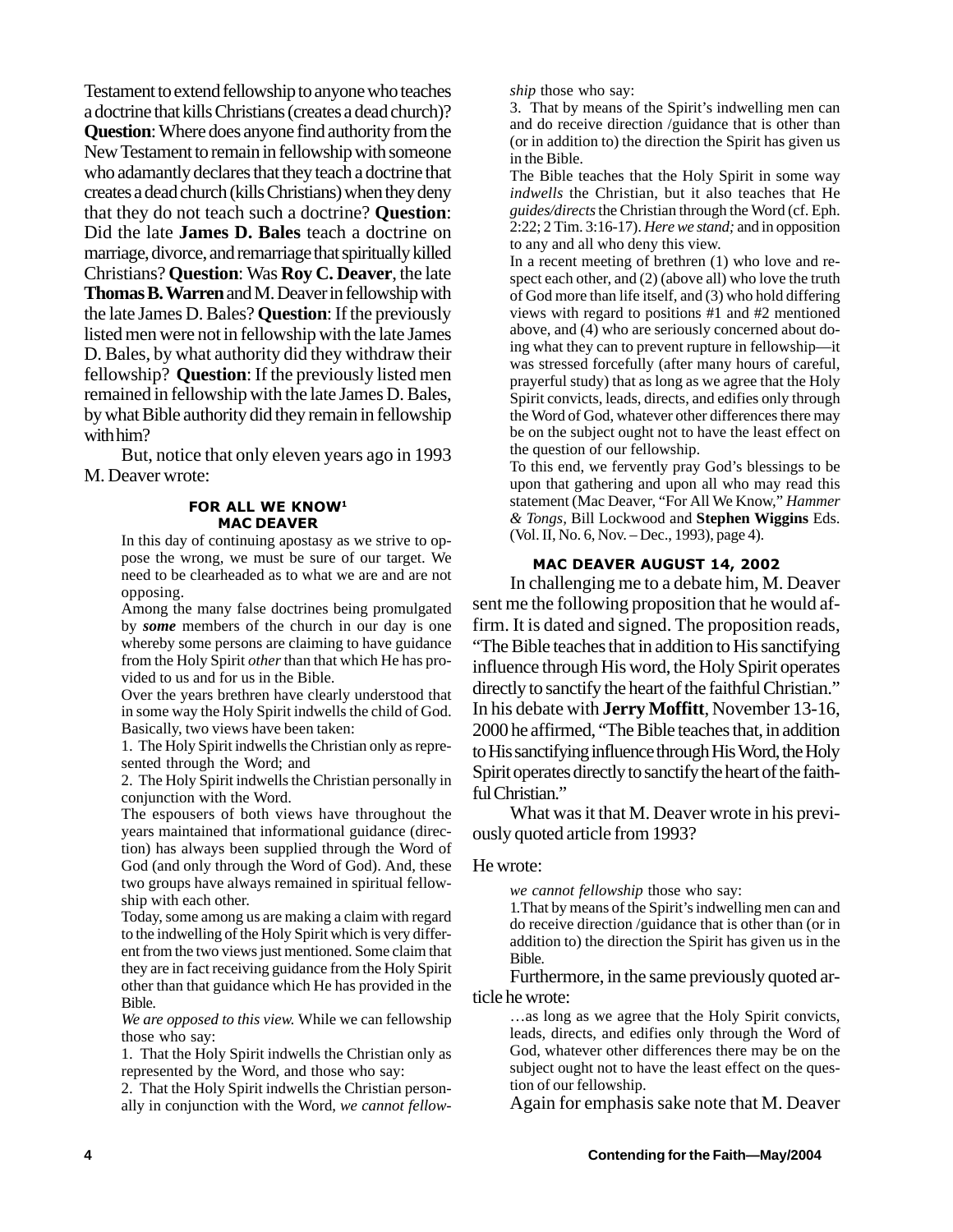wrote, "As long as we agree that the Holy Spirit convicts, leads, directs, and edifies only through the word of God"—*only through what*? **ONLY** "through the word of God"! Then "whatever other differences there may be on the subject ought not to have the least effect on the question of our fellowship."

Since at that time M. Deaver did not believe in the direct work of the Holy Spirit on the inward man of the Christian (thus he did not believe in the Spirit supplying him directly with divine strength and wisdom), did that mean that he did not believe in the providence of God or that God did not strengthen him, or impart wisdom to him, or answer his prayers? How did M. Deaver's father, Roy C. Deaver and the late Thomas B. Warren deal with him on this matter? Did M. Deaver kill Christians by not teaching the direct work of the Spirit on the inward man of the Christian for reasons he now advocates?

If M. Deaver had remained where he was in his afore quoted 1993 article we possibly would not have had the problems that have developed over his beliefs as set out in the afore quoted propositions on the direct work of the Holy Spirit on the Christian's spirit or inward man. But such was not to be. M. Deaver now rides his hobby horse of the direct operation of the Holy Spirit on the inward man of the Christian for purposes of enabling one with power not his (the Christian's) own to resist temptation and to directly impart wisdom to the Christian. This alleged work of the Holy Spirit on the Christian, M. Deaver declares to be a part of the providential working of God. And, he declares that if one believes and teaches to the contrary one at least weakens God's church and at most kills it. With tongue in cheek I declare we are so glad to know that M. Deaver bears no responsibility for any of the present and ongoing controversy regarding the direct work of the Holy Spirit on the inward man of the Christian (more next month).

*—David P. Brown, Editor*

## Assistant Editorial... THE OFFENDING FRIEND OR **THE FLATTERING ENEMY?**

Solomon presents a thought that is often overlooked in our day, especially in the realm of religion in general and, yes, by many in the Lord's church. Solomon says, "**Better is open rebuke, than a love that is hidden. Faithful are the wounds of a friend; But the kisses of an enemy are profuse**" (Proverbs 27:5, 6). If a good friend is heading for a bridge that has collapsed and you know he is unaware of the bridge's condition, would you warn him of the danger ahead or would you resist informing him about the state of the bridge for fear of hurting his feelings? You know the answer to the preceding question as well as I do you would do everything in your power to prevent your friend from injury or worse. He may be offended, because you questioned his wisdom concerning the condition of the bridge, even so you would tell him the truth about the condition of the bridge, would you not? I know I would. It would be better to lose his friendship for a season than to lose it forever.

We can see the necessary application of this principle so easily in our actions in the physical world. Why, then, are we not able to see it in the spiritual realm when souls are at stake? Our eternal destiny is far more important. There are no excuses for our lack of commitment to tell people of the life-giving gospel of Jesus. Romans 1:16 continues to read, "**For I am not ashamed of the gospel of Christ, for it is the power of God unto salvation**."

In the previous passage we quoted from Proverbs there are two things contrasted: (1) an "open rebuke" and the "wounds of a friend;" compared to (2) the "love that is hidden" and "kisses of an enemy." Open rebuke would be the cause of the open wound. The true friend is one who will tell the truth, no matter what the cost may be. In the Bible genuine love is always manifested by action.

Consider the Lord's words in John 14:15, "**If ye love me, ye will keep my commandments**." Paul told the Ephesians to "**...speak the truth in love**" (Ephesians 4:15). The preceding statement by Paul not only means love for those to whom the truth is preached, but also love for the truth of God that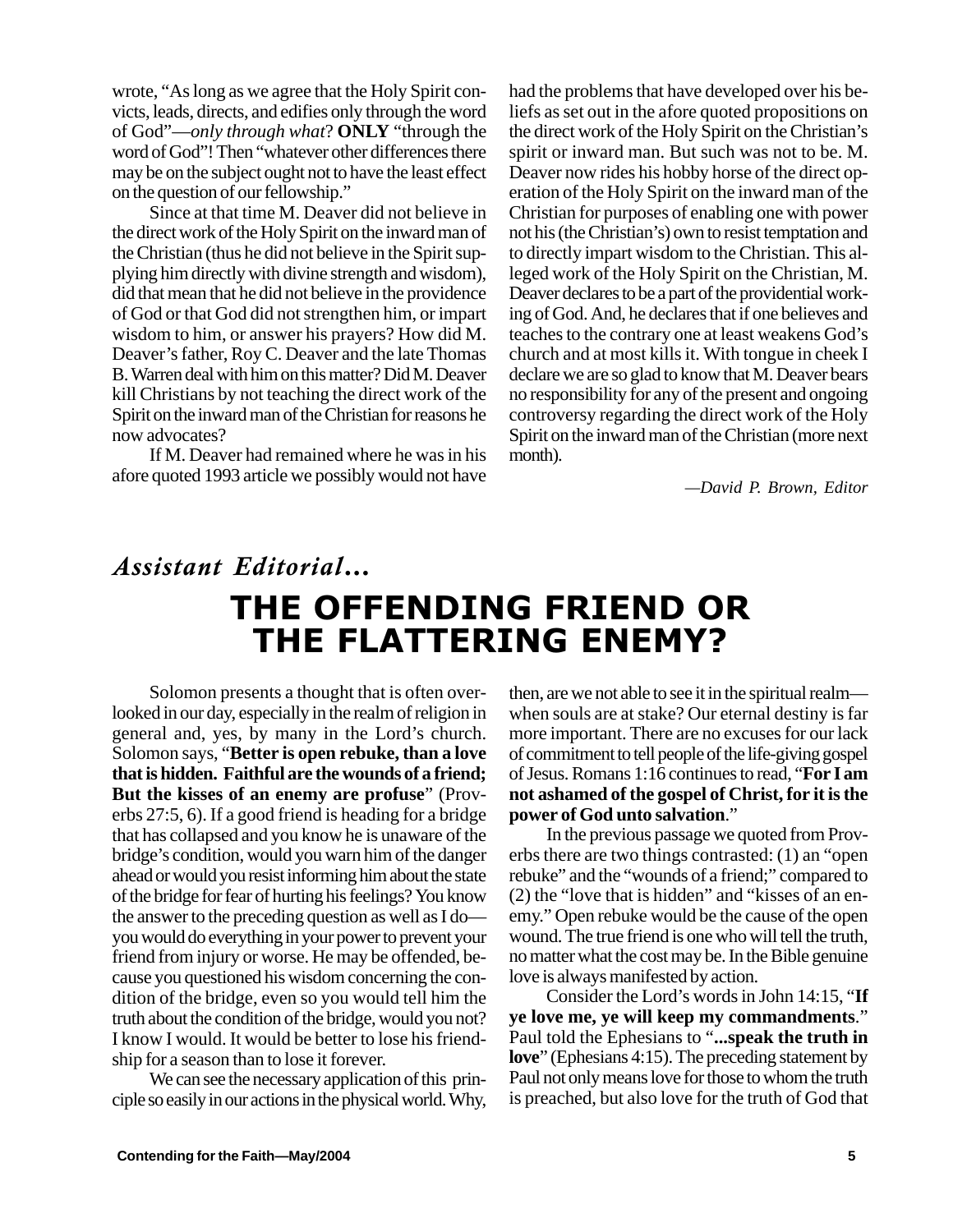must be preached. When Paul withstood Peter to the face (Galatians 2:11), he did it because of his love for Peter's soul and that the truth of God might prevail. True love, genuine friendship, and Christian concern will prompt one to broach the topic where the danger exists (whether it is a physical affair such as a collapsed bridge or a spiritual matter such as a heinous habit or damning doctrine).

Secondly, there is the hidden love and the enemies' kisses. Is a love that refrains from telling others about the danger ahead really genuine love? Not from a spiritual viewpoint. A person who loves souls informs others of their condition and God's will concerning them. There is no honor in holding our peace while men perish into eternal flame. And, certainly there is no love displayed on our part toward them in their lost condition when we do not inform them of the torment that awaits them if they die in their lost state and the will of God concerning their salvation.

Also along this same line of thought we see the deceitful kisses of the evil person. The evil individual appears to love people by outward signs, like a kiss, but inwardly has another motive for this affection. When I think of this my mind goes back to the garden of Gethsemane and the betrayal kiss. Judas, one of the Lord's apostles, kissed him so the soldiers would know whom to arrest. Is it not sad that men, even disciples, will put up false fronts because of hidden motives? Many self-styled apostles of love in our day are little more than religious liars. Any fool can pass out compliments and flattering statements.

Do not assume that one who agrees with you is always your friend, nor is the one who opposes you and corrects you necessarily your enemy. Paul once asked some of his brethren, "**Have I become your enemy because I tell you the truth***?*" Apparently some of the audience thought that Paul was indeed their enemy when, in fact, he was the truest and best friend they could possibly have had. He loved their souls enough to teach them what they needed to hear instead of what they wanted to hear.

Which would you want, the offensive friend (the one who in no uncertain terms tells you the truth), or the flattering enemy (the one whose friendship is not legitimate). I will take the truthful friend. What type of person are we? Can we be trusted to tell the truth to those around us? Or, do we through a lack of love for God, his word, the spiritual needs of our brethren and fellowman yield to various pressures (such as the possibility of being rejected by friends, family, brethren, losing our job and so on) hold our peace? God will not hold us guiltless if we fail in this regard.

*—Michael Light, Assistant Editor*

# A REVIEW OF THE DEAVER-FOX DEBATE

### **Gary S. Smith**

Inasmuch as I have been requested to review the *Deaver – Fox Debate* on the indwelling of the Holy Spirit in the Christian, I gladly accept. The disputants, **Mac Deaver** and **Marion R Fox**, (hereafter referred to as "Deaver" and "Fox") are members of the church of Christ and evangelists. The arrangement for a discussion on the indwelling of the Holy Spirit was the consequent of opposing views. I mention this in the beginning of this review to impact upon the mind of the readers that when any two men hold opposing views it is not possible that both are correct. Thus, it becomes the responsibility of all readers to decide *if either* opponent has assembled enough evidence to substantiate his conviction. The reason I say *either*, and I do not say *which*, is because there are three possible outcomes on any particular subject wherein two disputants hold opposing views. The diligent reader must recognize this principle if he is to gain the greater good from such a discussion. Before adequate data is presented to the observer there is the possibility that disputant "A" is correct and disputant "B" is incorrect. Likewise it is possible that disputant "B" is correct and disputant "A" is in error. Last, it is possible that neither disputant "A" or disputant "B" is correct. One should be aware that it is never possible that advocates of opposing views are both correct.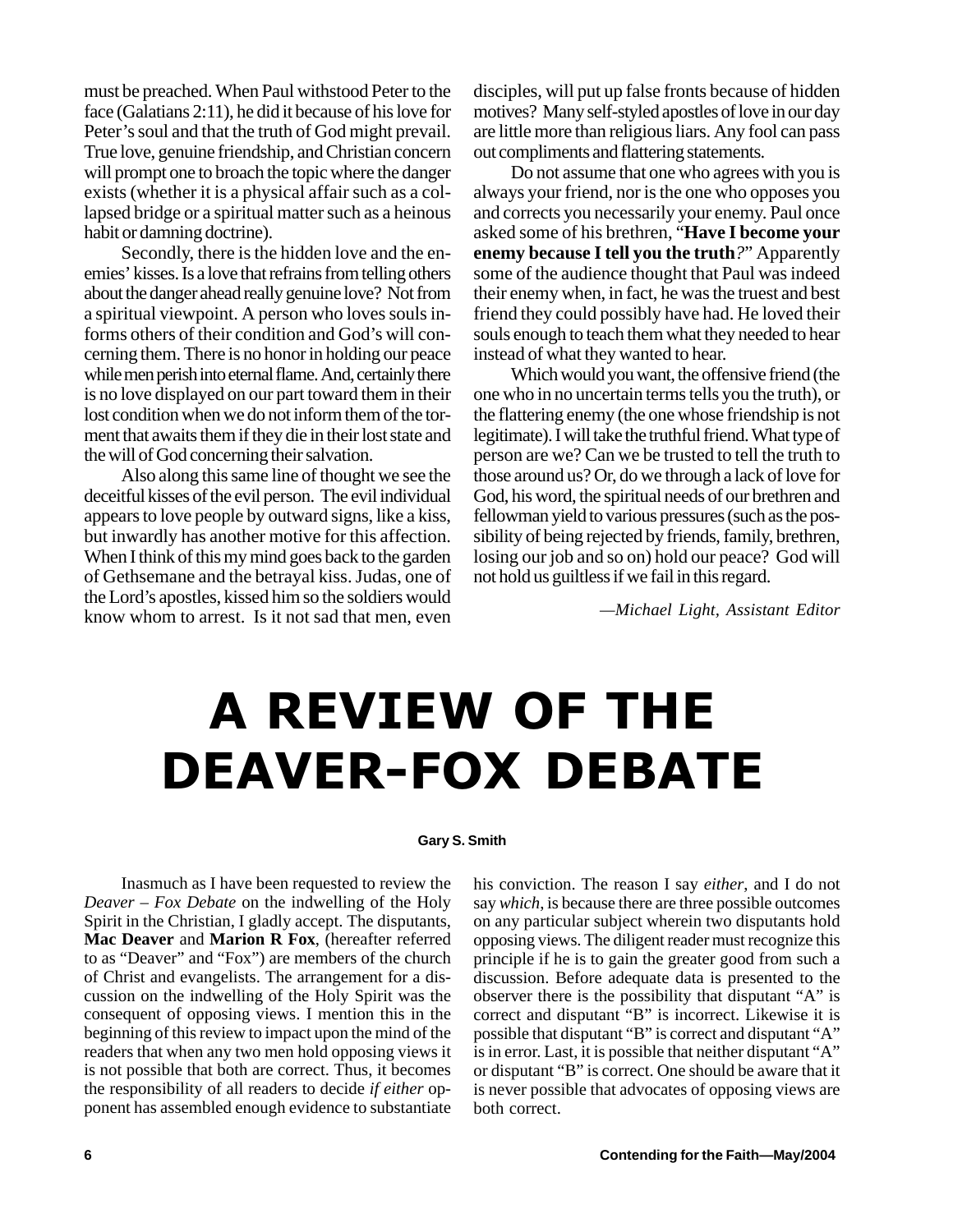The proposition of this discussion was written and signed by both disputants. The proposition is, "**The Scriptures teach that the Holy Spirit dwells in the Christian only through the Word of God.**" This allows for greater clarity of the subject matter. Both disputants (Deaver and Fox) are acquainted with logical procedure. When men who are trained in logical procedure engage in a discussion wherein precise formal logic is applied, then the rules of engagement are quite clear to each person.

Each affirmative disputant has the responsibility to present arguments, the design of which are to prove the proposition he is affirming to be true. The person in the negative must follow the affirmative speaker and deal with the arguments offered by the affirmative speaker. The negative speaker is obligated to show that the affirmative speaker has not done his job. He does this by attacking the premises of the affirmative speaker as well as showing that the evidence offered by the affirmative speaker is inadequate for the reasons they were given. When a disputant in the negative is unable to answer an affirmative speaker, he may admit ignorance, default the remainder of the discussion, or endeavor to distract the audience. It is a sure sign that a negative disputant is on the run, and unable to answer an affirmative speaker, when he fails to respond to a precisely stated argument. A negative respondent must properly tear down the argument of the affirmative speaker. For example, if an affirmative speaker introduces a syllogism, it becomes the negative speaker's responsibility to falsify one of the premises or the conclusion of the argument. For example please consider the following syllogism.

A. All birds are creatures that can fly.

B. The sparrow is a bird.

C. Therefore the sparrow is a creature that can fly.

On the surface the preceding syllogism may seem to demonstrate proof in behalf of the affirmative. If the negative speaker is unable to answer, he may distract the audience, be extremely verbose, and never specifically address a perceived fault in one of the premises. One who has studied birds however may direct attention to a fallacy in the major premise. The Dodo was a bird that could not fly. And the Penguin is a bird living today that cannot fly. In order to draw the conclusion that a sparrow can fly, one would have to introduce more data than what is found in the major premise.

What shall we look for as we read this discussion between Deaver and Fox? We shall look for evidence and arguments from the affirmative speaker, the design of which are to prove the proposition being affirmed. We shall look for detail in the negative speaker as he follows the affirmative speaker in taking up each argument and showing that they do not prove that for which the affirmative speaker is arguing.

As to the questions each disputant offers the other, when one cannot answer his adversary's questions, it may be due to ignorance of his opponent's position. But, when one contradicts premises he himself has previously espoused, he brings doubt upon his position. At this juncture let us begin our review of the discussion at hand.

Fox, in his first affirmative, was thorough in defining the word "dwell." He presented his case without ambiguity. "Dwell," according to Fox means to reign, to have dominion, or rule. The question we must ask is, "Was Fox able to consistently maintain this view? If he incorrectly defined "dwell" it should be apparent as he continues his argumentation. According to Fox "the dwelling of sin in man denotes its dominion over him." (page 3, Chart 37). Fox continued this line of thinking and brought greater clarity to his position by saying, "Sin dwelling in one is equated to sin reigning, having dominion, working and influencing…" (page 5). One may ask why Fox labored to convince others that the expression "sin dwelling in a person" is to be understood as "sin having dominion or ruling?" Fox answered this question by applying the same terminology to the Holy Spirit. Fox claimed, "When the Holy dwells in us, it is merely the Holy Spirit reigning, having dominion, working or influencing by means of His word" (page 5, last paragraph). Next, Fox claimed that God "operates in harmony with the principle of parsimony" (page7, 2nd paragraph). Deaver agreed. *Here one needs to take special note.* Remember that when disputants take opposing views both views cannot be correct. One of these two men should not believe in parsimony (God does not do anything that is unnecessary). However, please note that Deaver and Fox agreed. "There is nothing that God does that is unnecessary" (bottom page 7, see chart 46).

Fox presented two logical arguments on page 9. The inquiring reader needs to examine these arguments, impress them upon his mind, and investigate the negative respondent to see if he provides a detailed negation. Did Deaver dissect and negate the major premise, the minor premise, or the conclusion? Fox's arguments are as follows:

**Major Premise**: All things that pertain to life and godliness are things that come through knowledge (II Peter 1:3).

**Minor Premise**: The mode of the influence of the Holy Spirit in sanctification is a thing that pertains to life and godliness.

**Conclusion**: The mode of the influence of the Holy Spirit in sanctification is a thing that comes through knowledge.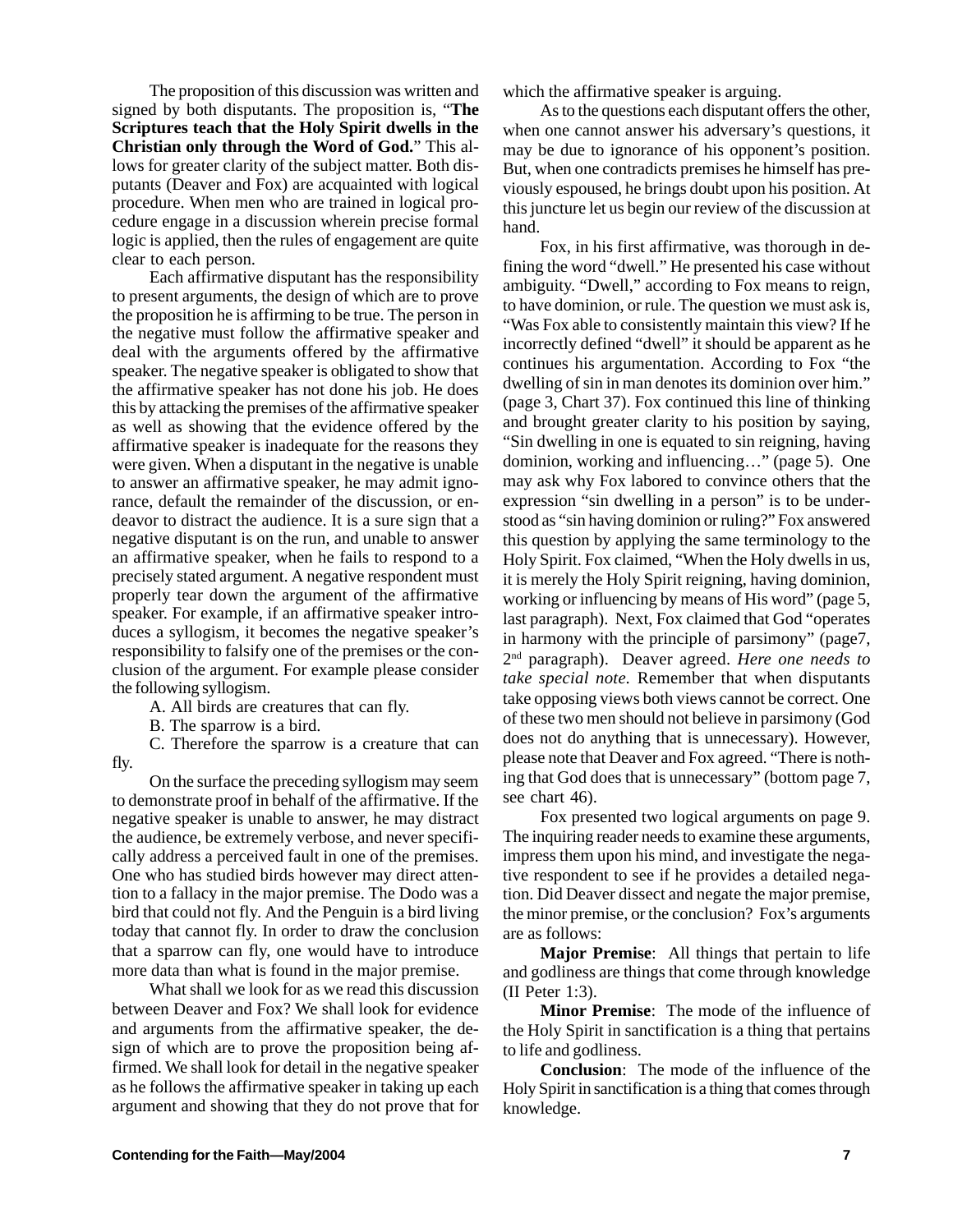What one should look for from the negative respondent (Deaver) is an argument that negates one of these three statements. Please keep in mind that it is the sum of these three statements that constitutes the argument. Even those unacquainted with logical process easily see the validity of this first argument. But is the argument sound? Was Deaver, the negative respondent, able to find a flaw in the major premise? If he did his job well as a negative speaker—then he directly referenced this argument and tore it down.

Fox's second argument now follows:

**Major Premise**: All good works are things that are furnished by the Scriptures (II Timothy 3:16-17).

**Minor Premise**: The manner of the influence of the Holy Spirit in sanctification is a good work.

**Conclusion**: The manner of the influence of the Holy Spirit in sanctification is a thing that is furnished by the Scriptures.

The person in the negative had a responsibility to answer these arguments.

Fox believed he perceived an early contradiction in Deaver's teaching. Fox pointed to Chart 48 (page 10), making specific mention that Deaver said, "I am willing to contend that the Holy Spirit personally strengthens the faithful child of God (Deaver's response)."

Fox also pointed out that Deaver agreed that "Conviction is a thing that the Holy Spirit does only through the word of God" (page11, line 12). The affirmative speaker offered many arguments. If the affirmative speaker has made a legitimate case the negative speaker must either concede the discussion, or run from the issue, refuse to refer to the arguments, and use most of his time in the negative, speaking of other things. From the wide array of arguments offered by the affirmative speaker (Fox) the following conclusions were concisely derived from precisely stated premises. Please consider them.

1. All things that both the Holy Spirit and the word of God do are things that the Holy Spirit does only through the word of God (page 12).

2. All things that are attributed to the indwelling of the Holy Spirit are things that the Holy Spirit does only through the word of God (page 13).

3. Conviction is a thing that the Holy Spirit does only through the word of God (page 16).

4. The Holy Spirit works only through the scriptures to accomplish what the scriptures are said (by God) to do (page 17).

The preceding four conclusions were not all the conclusions offered by the affirmative speaker. Fox also made an argument, but not in precise form, concerning the ablative case in the Greek language and its application to Joel's prophecy. Fox contended that the Holy Spirit himself was not literally poured out according to the language employed by Peter on the day of Pentecost. Peter quoted the prophet Joel and said, "I will pour out of my Spirit." Fox pointed out that the verse does not say, "I will pour out my Spirit." This is an interesting point by Fox. And, the grammatical construction in the Greek is ablative as he claimed. Also, I find it interesting that even in the English the verse does not read, "I will pour out my Spirit." To give further validation of his claim he refered to **W. H. Davis,** a Greek language grammarian. I find the arguments given by Fox to be forceful. He did an excellent job presenting his case with clarity. He was (is) an open target for the negative speaker if his position had been flawed. His position was (is) expressed in a fashion that is honorable for anyone desiring to be associated with the term "logic." Of course, this in and of itself alone does not imply that his position is correct. However, if his position was flawed it was (is) the responsibility of the negative speaker (Deaver) to expose his fallacy. Since Deaver is likewise one experienced in logic, he should have attacked what he thought was the faulty premises of the affirmative speaker. In this debate did such fallacies exist? Let us turn to Deaver as he assists us in finding the error of the affirmative speaker.

At that time of this debate Deaver had the privilege and responsibility to falsify the definition stipulated by the affirmative speaker. The question was/is "Did Fox improperly define the word "dwell" as it is found in the scripture?" In order to falsify Fox's definition Deaver claimed that:

> Before baptism, sin is not reigning in the sense now of having dominion or ruling, in the sense of my submission, because as a believer who has repented of sin, I have said in my heart, 'I am not going to let sin have its way with me again' (page 24).

While reading these words I could not help but ask myself the following questions: is the believer who has not repented under the rule or dominion of sin; and, is the penitent un-baptized believer under the rule or dominion of sin? Deaver went on to say, "So if the dwelling is the ruling and the reigning, you see, in that sense, it stops prior to one's becoming a Christian." At this juncture it is apparent that the negative speaker, Deaver, was struggling in his attempt to deal with Fox's affirmative argumentation. He struggled with Fox's definition of the word "dwell." Did Deaver write a syllogism or offer a major premise to negate Fox's definition? Did he offer a precise argument to substantiate that sin ceases to reign at the point of belief? From a logician's point of view Deaver was wasting valuable time rambling. I endeavored to follow the negative speaker's line of reasoning with great difficulty. Is he affirming that sin is no longer ruling over a man once he believes? The fallacy of the negative speaker on this point is that he failed to recognize the point of de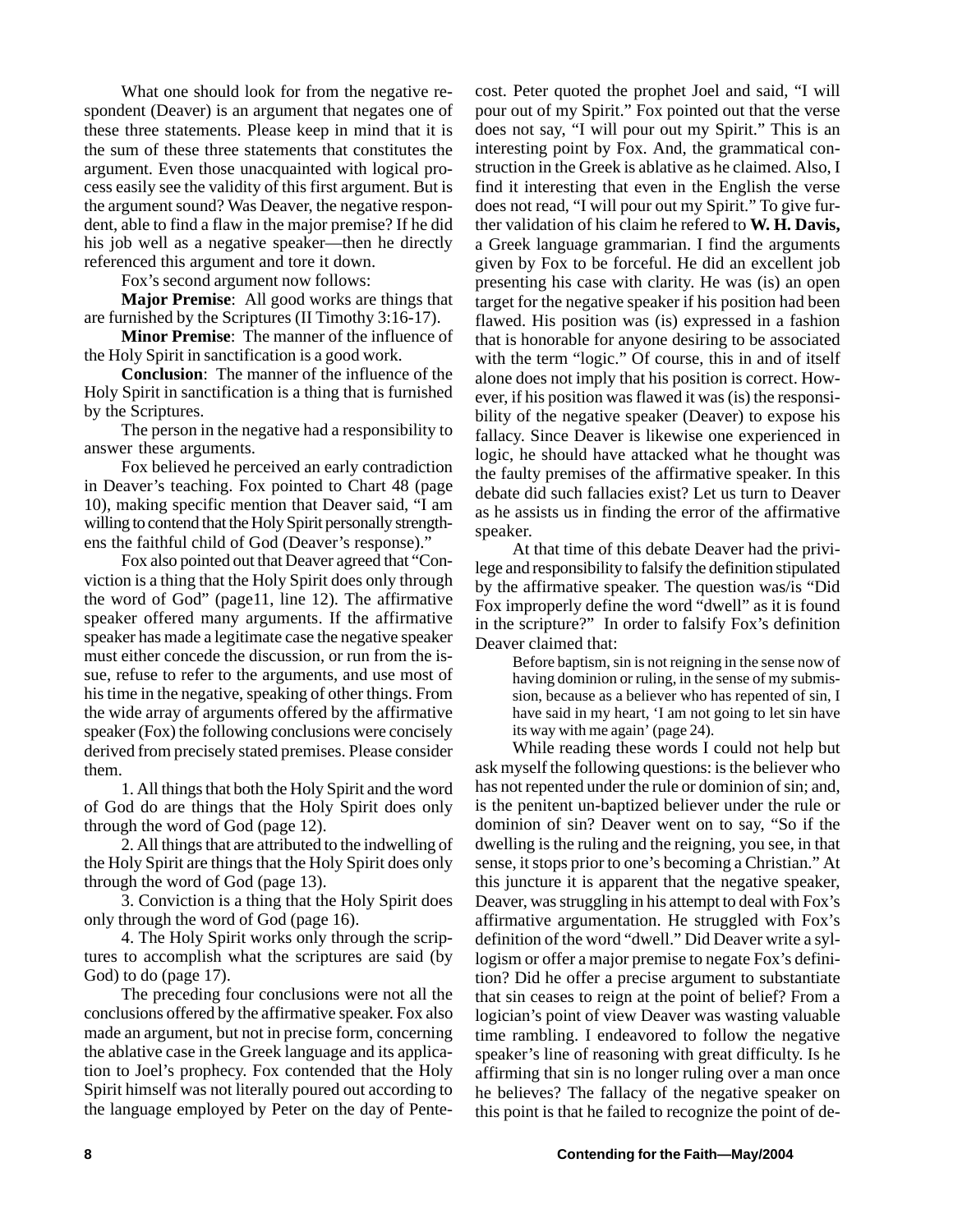marcation. He seemed to think that Fox had implied that the dwelling of the Spirit is equivalent to a person responding to a part of the plan of salvation. He erected a straw man. He then beat the straw man to death leaving the impression on the non-critical reader that he destroyed the argumentation of the affirmative speaker. If he had the ability to destroy the argumentation of the affirmative speaker, then why did he not write an argument in precise form? *Logically speaking, Deaver failed to understand that if the consequences of sin are ruling, then sin is ruling.* If one chooses to believe in Christ and is never baptized, the consequences of sin continue to rule his life. Deaver continued this line of argumentation by saying,

> then, if that is the sense of "dwell" and "dominion" and all of that, then the Holy Spirit indwells the child of the Devil in a penitent state, a penitent having confessed believing state, before he is a member of the Lord's church (page 24, 25).

This was merely a continuation of the straw man distraction from the real issue. What was the point of demarcation? The negative speaker (Deaver) had the obligation to show the logical connection between the Holy Spirit "dwelling" and a person obeying a component of the salvation plan. In order to negate Fox's argument, or definition of the word "dwell", the negative speaker was under obligation logically to show where Fox's definition implied that a person who had obeyed a component part of the salvation plan had the Spirit dwelling in him. The negative speaker was on the run. He is a logician who has embraced a position that will not allow him to be specific, or to use his skills of argumentation to formulate proper premises for proof. One expects that the negative speaker will refer specifically to the premises of the affirmative speaker and falsify those premises. This negative speaker wasted most of his time rambling in the first negative speech.

The next blatant fallacy of the negative speaker is seen on page 27. Here he appealed to mere emotion. Again, Deaver had a problem answering the affirmative speaker's definitions and terms. By this time Deaver was so distracted from the issue that he it was imperative that he appeal to the hopeful ignorance of the audience. Fox seemed to have successfully defined his terms, for it is apparent that the negative respondent must criticize rather than answer. Deaver's distress was seen in the following words:

> What is all this discussion about, anyway? What is this discussion about, anyway? Is your salvation literal or figurative? Is God literal or figurative? Is your spirit literal or figurative? Is the church literal or figurative?

The preceding quote evidenced an emotional appeal to the audience. Deaver seemed to overlook the fact that language may be figurative and yet have a literal impact, and a literal import. Had Fox made an argument that implied that he must believe that the church is figurative? Was the negative speaker, Deaver, able to formulate a major premise by which one may deduce that Fox believed the church is not literal? If Deaver was able, then where is the argument? Was Deaver arguing that:

**Major Premise**: "All men who teach that some verses of scripture employ figurative language to teach a literal truth are men who teach that all verses of scripture employ figurative language to teach a literal truth."

**Minor Premise**: Fox is a man who teaches that some verses of scripture employ figurative language to teach a literal truth.

**Conclusion**: "Therefore, Fox is a man who teaches that all verses of scripture employ figurative language to teach a literal truth?"

The negative respondent (Deaver) had replied in a most illogical fashion. He seemed to confuse the nature of categorical deduction. In logic one does not begin with the partial class and deduce to the whole; rather one begins with the whole and concludes with the partial. Yet this was exactly what he should have done; he was forced into being irrational in order to attack Fox's definition. The negative respondent chose a method of reasoning that he had to apply to himself. If Deaver applied this same methodology to himself he would see the following:

**Major Premise**: All men who teach that some verses of scripture employ figurative language to teach a literal truth are men who teach that all verses of scripture employ figurative language to teach a literal truth.

**Minor Premise**: Deaver is a man who teaches that some verses of scripture employ figurative language to teach a literal truth.

**Conclusion**: Therefore, Deaver is a man who teaches that all verses of scripture employ figurative language to teach a literal truth.

As I read and pondered the reasoning of the negative speaker (Deaver) I wondered if he would accuse God of the same fallacy. God refers to heaven as a country and as a city.

**Major Premise**: All persons who teach that some verses of scripture employ figurative language to teach a literal truth are persons who teach that all verses of scripture employ figurative language to teach a literal truth.

**Minor Premise**: God is a person who teaches that some verses of scripture employ figurative language to teach a literal truth.

**Conclusion**: Therefore, God is a person who teaches that all verses of scripture employ figurative language to teach a literal truth.

The fallacy in the previous arguments is found in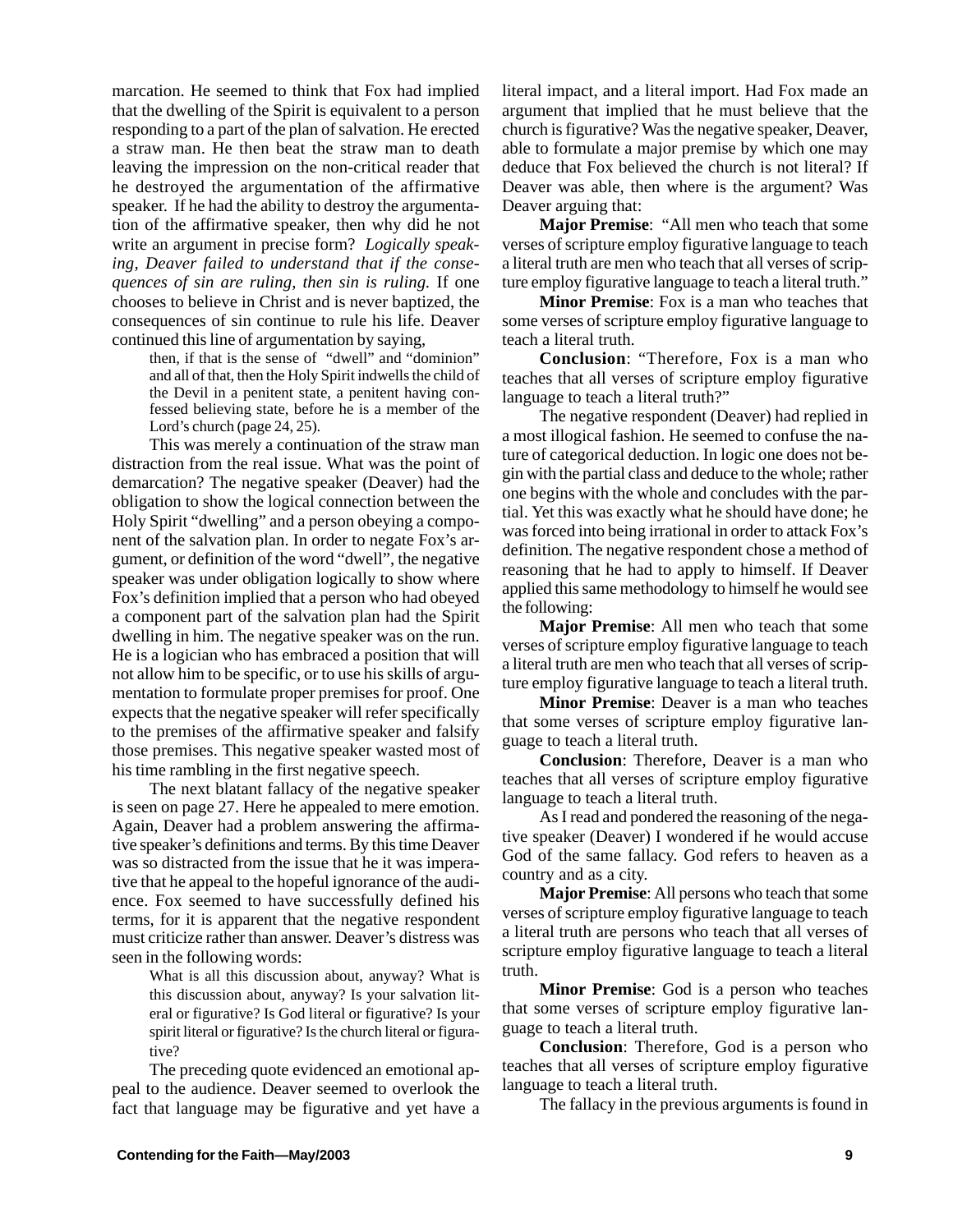the major premise. It is not reasonable to think that deduction can be made from these premises. However, these are the premises necessary for the negative speaker to deduce that Fox is incorrect.

If on the other hand the negative respondent (Deaver) had chosen to structure his major premise properly by using the word all as a modifier of the word verses—he would be forced to argue in the following manner.I shall refer to the following argument as Deaver's required premise (hereafter DRP).

**Major Premise**: All men who teach that all verses of scripture employ figurative language to teach a literal truth are men who teach that "dwelling" verses of scripture are employed to teach a literal truth.

**Minor Premise**: Fox is a man who teaches that all verses of scripture employ figurative language to teach a literal truth.

**Conclusion**: Therefore, Fox is a man who teaches that "dwelling" verses of scripture are employed to teach a literal truth.

The major premise labeled DRP is the premise necessary for Deaver to logically deduce that Fox has incorrectly applied the word "dwell." The DRP premise proves too much.

The negative speaker (Deaver) endeavored to answer Fox's explanation for the expression "**poured out of my spirit**" on pages 33 and 34. Fox had claimed that Peter's application of Joel's prophecy indicates that the Holy Spirit himself is not what was poured out. Fox understands Peter's application of the prophecy to be

## *MAC DEAVER &* **MARION FOX DEBATE**

"Does the Holy Spirit indwell the Chistian directly without a medium or only through the Word of God?"

*Hard Back Book • 341 Pages*

## **\$14.00**

**(\$2 for S&H • TX Residents add 7.25% tax)**

*Order From: Contending for the Faith P.O. Box 2357 • Spring, TX 77383 .O. Box 2357 • TX*  an inspired interpretation. Deaver seeks to dispute Fox's explanation by saying,

> But he says the ablative case there shows that it is not the SPIRIT. It came FROM the Spirit. Jesus had just said to the apostles, 'You are going to be baptized in the Holy Spirit.' Now, he says that IS not what happened. That is not what happened. I say that IS what happened. Jesus was not discussing figurative language, except in the sense that He used the word for baptism ("immerse") (page 33).

Deaver ranted against Fox's position but never appealed to the grammar of the passage. The negative respondent's mistake was that he put theology before grammar. He spoke against the affirmative speaker's application, but gave no additional data to negate the affirmative position. Deaver seemed to think the Hebrew is an inspired interpretation of the Greek rather than the Greek being an inspired interpretation of the Hebrew. Deaver's appeal to the words of Christ begged the question. The question at hand was/is not what Jesus said, but what is the correct application of what Jesus said. Fox, the affirmative speaker, offered evidence from the grammar that what was poured out was not the Holy Spirit himself, but rather something(s) from ("*apo*," away from) the Holy Spirit.

At this point in the review I plead with you to read carefully the words of the negative speaker (Deaver). Please notice what the negative speaker did. He sidestepped the issue. *First*, the issue was/is not whether or not figures of speech are at times used to describe literal things, events and people. *Second*, the negative speaker did not structure a single argument that gave evidence that the affirmative speaker had misused his terms. *Third*, the negative speaker was forced to use a major premise that included him as well as the affirmative speaker, Fox. *Fourth*, the negative speaker did not directly assault the precise arguments offered by the affirmative; he did not disassemble any of Fox's premises.

## **CONCLUSION**

The affirmative position presented by Marion Fox is unwavering. He set forth his position with excellent hermeneutics, detailed logical argumentation, and careful handling of the original grammar. He gave his negative respondent a clear and concise target. He defined his terms and remained consistent, with no equivocation. The negative respondent lacked detail, did not attack the premises of the affirmative speaker, and used sophistry in place of precise argumentation. Deaver had a well-defined target before him and could not hit the target.

> *—P.O. Box 1082 Fairfield Bay, Arkansas*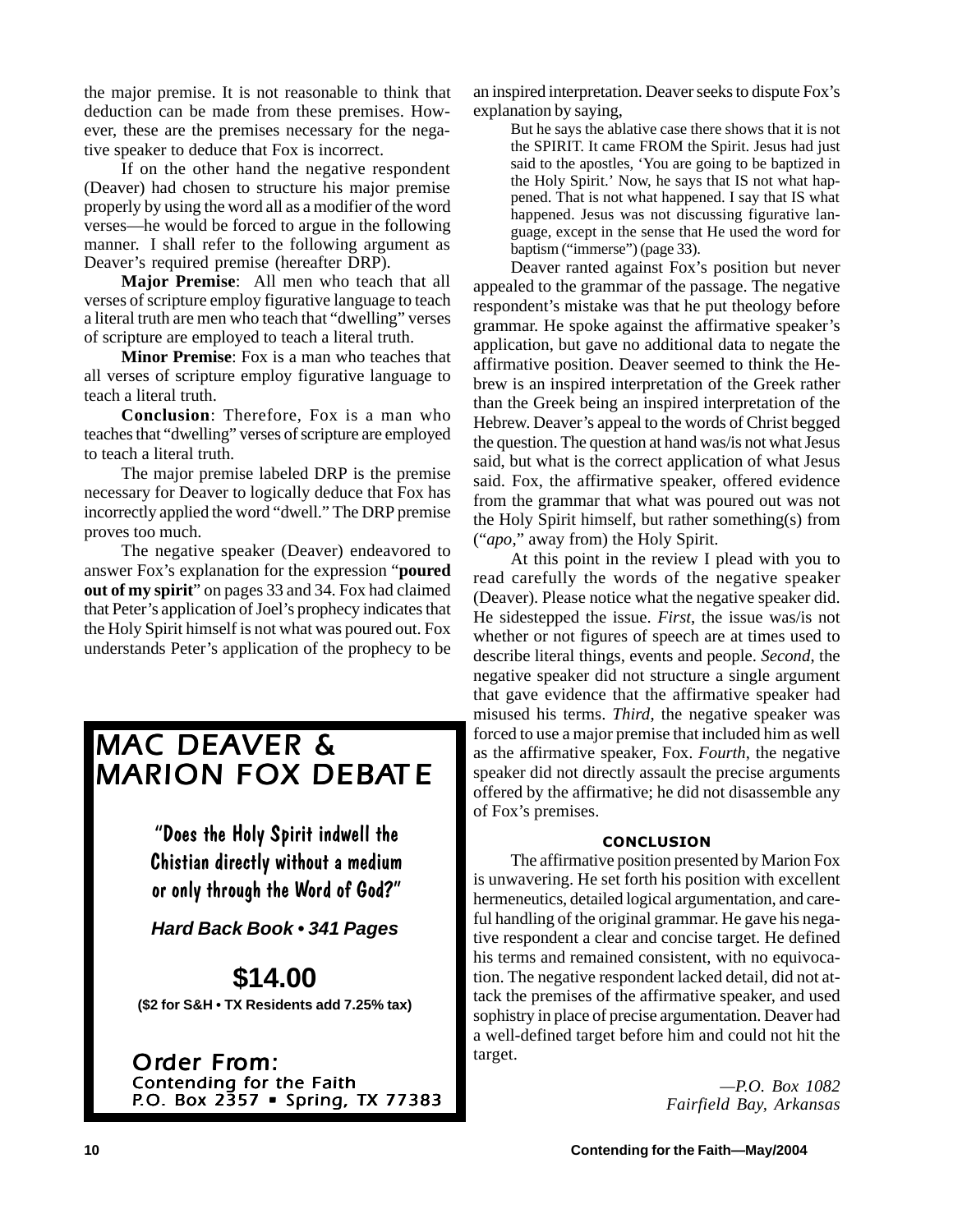# **CHALLENGE TO DEBATE**

In 1993 Mac Deaver and I agreed, in principle, upon engaging in a debate regarding the manner of the indwelling of the Holy Spirit. We debated this issue in 1994 in Oklahoma City, where I preached (and presently preach). During that debate it became evident that the doctrines (regarding the work of the Holy Spirit) taught by Mac Deaver were in a state of evolution. Mac did not fellowship one who taught a direct operation in 1993, but was teaching a direct operation in August, 1994 (during our debate).

I hereby challenge Mac to engage in two more debates with me regarding the work of the Holy Spirit. I propose that the first debate be on the manner of the influence of the Holy Spirit in the life of a Christian. I propose to affirm: **The Scriptures teach that the Holy Spirit affects the sanctification of the child of God, only through the Word of God**. I propose that Mac affirm either of the propositions that he affirmed in the Deaver-Lockwood or Deaver-Moffitt debates. I propose that we engage in this debate in March 2005 and that Mac supply the facility for the debate.

The second debate that I propose is on the subject of the baptism in the Holy Spirit. I propose to affirm: **The Scriptures teach that the baptism in the Holy Spirit always endued those who received it with miraculous powers and was limited to the first century**. I propose that Mac affirm: **The Scriptures teach that all Christians are baptized in the Holy Spirit**. I propose that we engage in this debate in August 2005 in a facility to be determined.

I propose that we agree to the same basic terms that we had in our first debate. However, I request that we agree to limit the number of affirmative arguments made by each speaker (so the negative can answer the arguments). In addition, I request that we agree that the negative speaker is to address the syllogisms set forth by the affirmative speaker. He is to either attack the validity of the argument or attack one or more of the premises of the argument.

Mac wrote "Now tell me this: are there five men out there ready to debate me? I can't find one." (*Biblical Notes Quarterly*, Special Issue, Spring 2004, page 14). Since Mac is willing to debate this issue again (based upon what he has written). I suggest that he consider the format and propositions above.

Marion R. Fox 4004 SE Twisted Trail Rd. Oklahoma City, Oklahoma 73150-1910

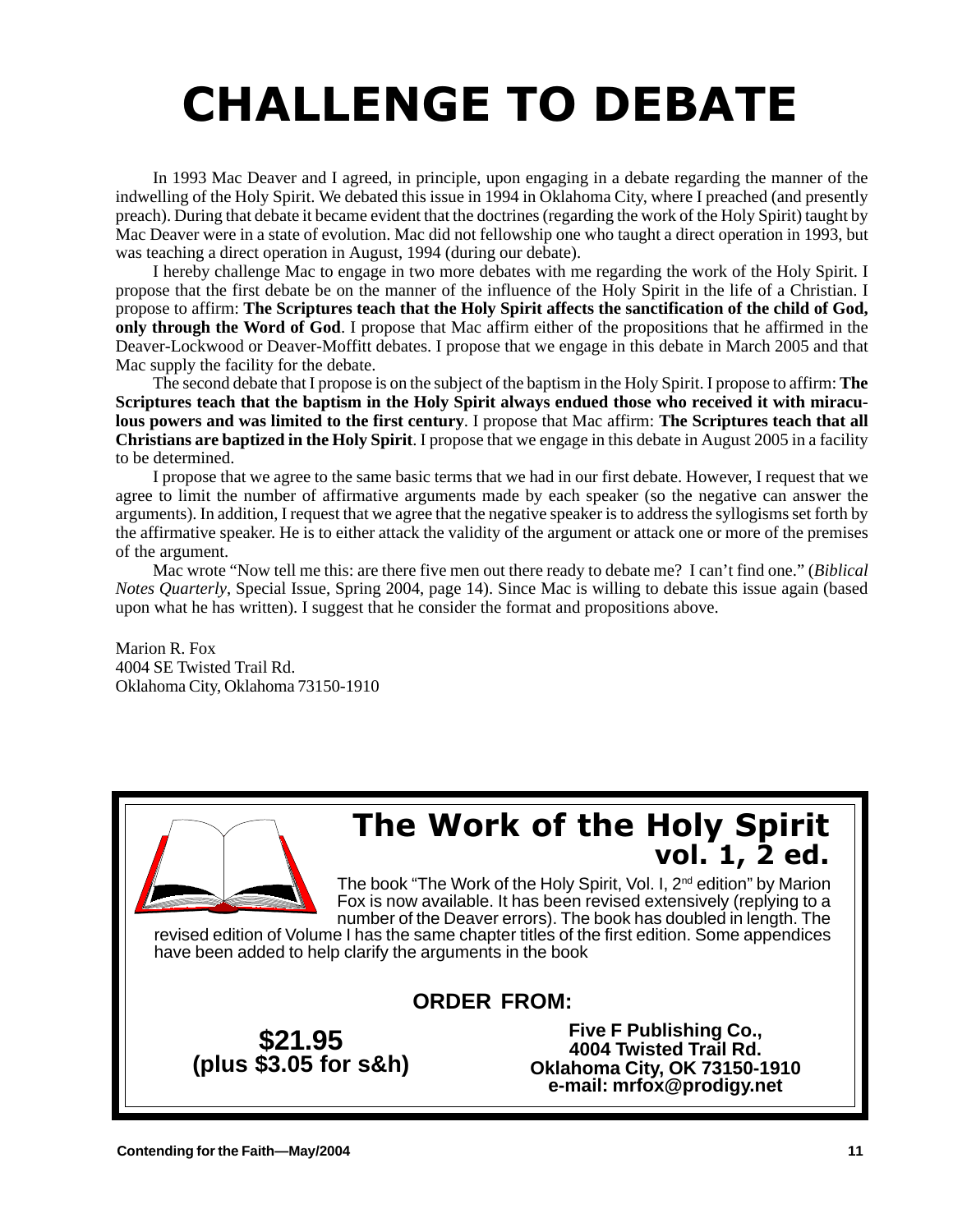Oklahoma Christian University President Mike O'Neal Box 11000 Oklahoma City, OK. 73136-1100 March 6, 2004

Dear brother O'Neal;

Thank you for your letter of Feb. 20, 2004. In the light of your decision to table all discussion and dialogue for the time being we make the following requests based on much discussion on consultation with many:

• We would like to have a list of all board of directors for Oklahoma Christian and addresses to communicate to them personally.

• We would like a list of the names and addresses of all those who attended the Feb. 13, 2004 in the same spirit that we provided a list of names of all those who attended the Nov. 17, 2003 meeting in Lawton.

• We would like to be able to address the board of directors when they meet this summer. We ask for thirty minutes to place information before them to consider our input and create dialogue and discussion on that level.

• We would also like to continue the discussion of what we perceive as changes in direction for OC to include information about teachers in the school who hold and teach problematic doctrinal positions.

We care [sic] looking forward to brother McMillon's planned visit with us at the Lawton Preachers Meeting. Although we have not set a date, we are sure that his schedule will allow him to come and visit with us. We would be able to hear more from him in April (the 26th) or May 24th.

We are praying that a spirit of Christian fellowship can be maintained and we can have true dialogue and discussion of matters that are close to our hearts concerning Christian education and future lectureships at OC. Many of the alumni and friends who we are in contact with are still very concerned.

In His Service,

David C. Dugan Gospel Preacher Eighth & Lee Church of Christ P.O. Box 285 Lawton, OK. 73502

*[This letter from David Dugan to President Mike O'Neal appears just as we received it. To date O'Neal has not answered it.—Editor]*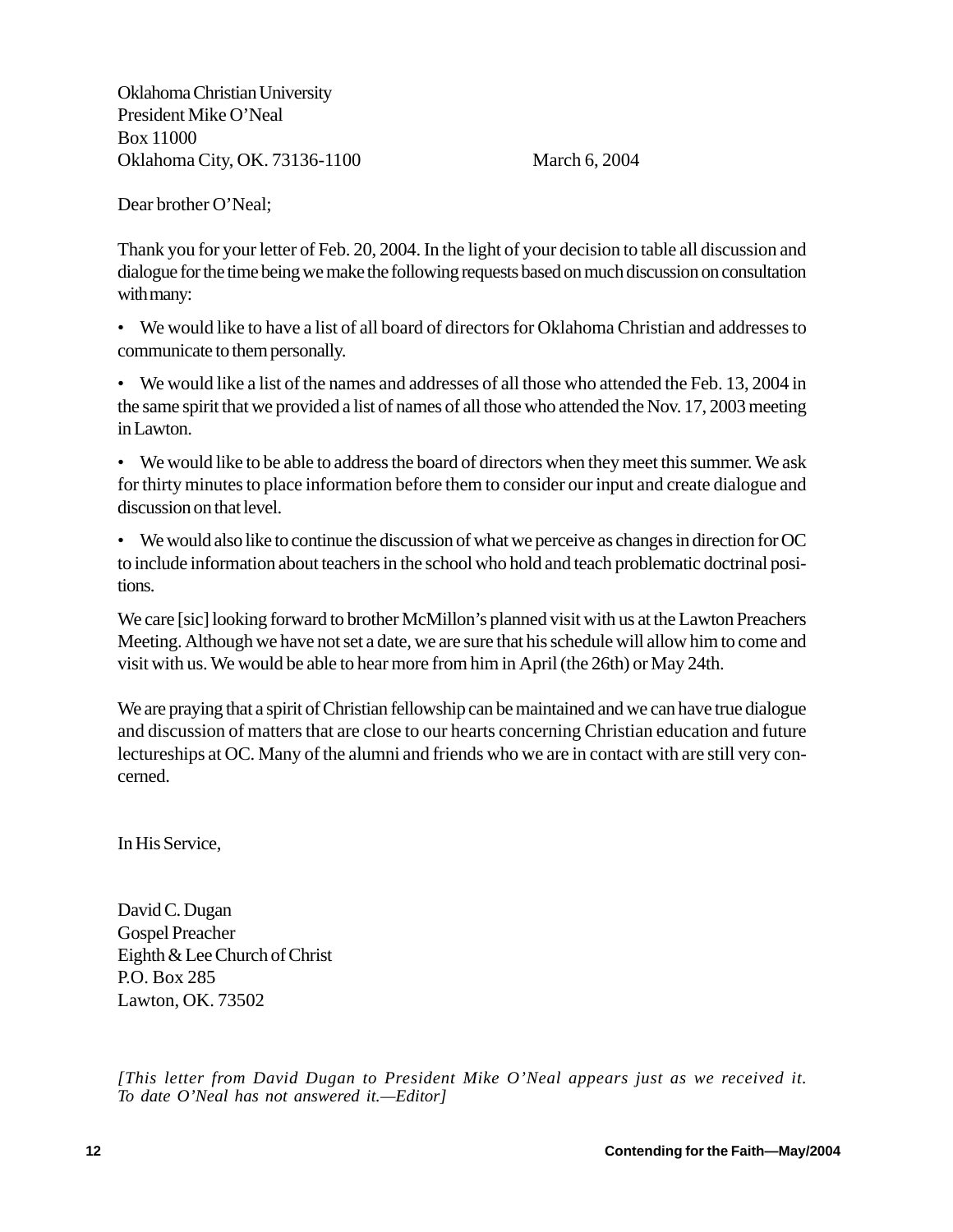## **Reporting News About** <u>Oklahoma Christian</u>

## **Dave Dugan**

Several months ago a group of concerned Christians viewed the 2004 Lectureship brochure from Oklahoma Christian. We were alarmed at the number of men who were invited who have openly called for radical changes to the Lord's church.

Our concerns stemmed from what appeared to be a sudden change of direction by OC and embracing of these men who have through published material made known their false views.

Coincidently, OC administration had expressed a desire to come and speak at the monthly Lawton Preachers Meeting. It was decided that we would ask them to come on November 17, 2003 for a meeting with concerned preachers, elders and members to ask questions and make our concerns known.

Before the meeting took place both written (e-mails) and phone calls to the school officials were made clearly telling them of our concerns. Plus a letter was sent inviting many both in the state and outside the state to come and speak their concerns about the lectureship and Christian education in general. We were happy to have brother **Shon Smith,** VP of Church Relations, and **Lynn McMillon,** head of the Bible department to come. Shon Smith presented a power point presentation on the school and the lectureship. After this questions were taken from the some 50 preachers, elders and members in attendance. This meeting was conducted with a concern for the direction of the school and the lectureship specifically. We did not really get any answers to our questions and concerns.

Later a letter was generated from the OC President Brother **Mike O'Neal,** to come to the lectureship and see; then meet for comments. Many of us felt that because OC had invited those causing difficulty we could not in all good conscience attend the lectures. This was made clear to OC. We then sent out a letter to 390 congregations in Oklahoma to alert them to our concerns and to sign a letter of concern to OC with us. Over 150 individual members, elderships and preachers signed that letter. It was then sent to O'Neal and the board of directors.

To O'Neal's credit he did set a date to listen to our concerns. That was on February 13, 2004 at OC. Read now brother **Monte Ginnings** report of that meeting:

## A REPORT ON THE OCU **MEETING**

A few weeks ago we urged brethren in this bulletin to attend the meeting at Oklahoma Christian on February 13 where brethren could voice their concerns about the OCU Lectureship this year. That meeting now is history. About 300 people attended and many presented their views. **Mack Lyon**, the most popular, respected, and beloved member of the Lord's church in Oklahoma, summed up the situation in his kind and clear way. He stated he had been preaching and working with churches across this state for 50 years and this 2004 OCU Lectureship was the most divisive event he had ever seen. He said he knew of churches, brethren, and friends where this has caused conflict and discord.

The president of OCU in an earlier statement said, "Satan is working overtime in our fellowship to get us fighting and trying to break us up. We want no part of that!"

Even on a schoolyard playground when there is a fight, the first question always asked is "Who started this fight?" The current conflict or "fight" started with the OCU Lectureship program and the subsequent response to the criticism of it.

During the meeting severe restrictions were placed on the format. Brethren were given only three minutes to present their concerns.

They were limited only to speak of the lectureship and no other issues. The major difficulty was that the school authorities chose not to answer any questions or respond in any fashion. They just listened.

At the end of the meeting it was admitted that "mistakes" were made, though these were not defined and could be perceived by them in any way they chose. The only promise made was that the concerns of brethren would be "considered." No commitments to change anything were made.

Personally, as one attending the meeting with very low expectations, I was not too disappointed. Talk is cheap as most people know. Only time will tell where OCU is headed. And "By their fruits or what they produce will we know them." MG

From the beginning our concern is for Christian education to be Christian and for those in charge of Christian education to be aware of problems in the brotherhood and to always come down on the side of God's word. Since the February 13 meeting Brother O'Neal has issued another letter which tells us that all our concerns will be discussed at the OC Spring Board of Directors meeting. We appreciate that but we have asked to be present at the meeting and make our concerns known in person. *[Please see brother Dugan's March 6, 2004 Letter to President O'Neal.—Editor]*

*—P.O. Box 285 Lawton, Texas 73502*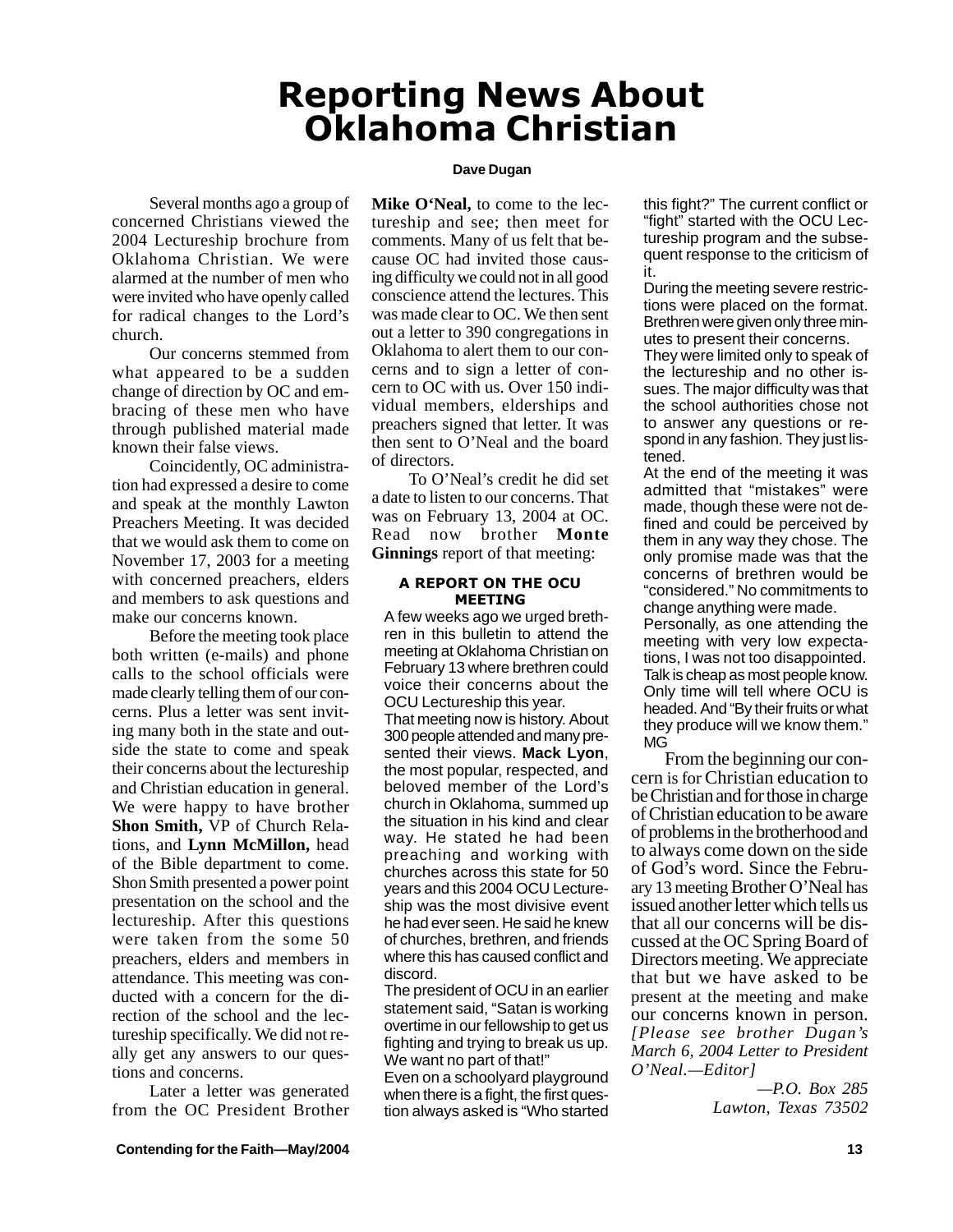# THE HOLY SPIRIT: THE DRUG **FOR POSTMODERN HIGHS**

## **Gary W. Summers**

[Before anyone emails me to protest this article, let me answer your first two objections. 1. What will be written herein is not blasphemous to the Holy Spirit who inspired the holy scriptures; we only speak against the *opinions* (since *theology* would be too complimentary a word) of many who have been swept up in the so-called "Pentecostal" movement. 2. I have not experienced an "outpouring of the Holy Spirit," as some erroneously call it. Nor will I—because I have no desire to depart from the Bible to practice foolishness. Please feel perfectly free to pray for me and pity me because I do not have what you have, but if you wish to discuss this doctrine, I am not interested in your subjective experience; please confine yourselves to the objective word of God.]

Some time ago a liberal I had been engaged with in email correspondence signed me up for a liberal email publication called *Freedom's Ring,* published by longtime liberal **Cecil Hook**. I browse through it periodically, and the other day the following heading intriqued me: "Beyond the Sacred Page." It turns out that this is the title of a book by **Edward Fudge** (another liberal), which Cecil Hook will be publishing and distributing.

Edward Fudge has written another book, *The Fire That Consumes*, in which he argues that hell is not eternal. He is also is a member of a congregation, Bering Drive in Houston, Texas that encourages women to exercise leadership roles in the worship. One of that congregation's elders defended their position at a Freed-Hardeman Forum many years ago (for which I was present). Now Fudge has decided to inform us about the Holy Spirit.

The following quotations are taken from this Internet publication, *Freedom's Ring*, April 15, 1998, Number 28, "Week 4 of 6." Consider Hook's buildup to the contents of the book.

*Produce Your Cause* is a free monthly e-newsletter designed to help preachers, elders, and concerned brethren understand how Satan is fighting against the word of God through destructive criticism. Subscribe today by sending an e-mail to Proveitsubscribe@yahoogroups.com. To receive free reproducable adult Bible class material send an e-mail to MtnCityRemindersubscribe@yahoogroups.com.

Can we believe that God is as alive, powerful, and near us today as he was in Biblical times? This book is Edward's courageous witness of ways God wondrously directs those who seek his personal guidance— "beyond the sacred page."

The answer to the first question is, "Yes." God has not died, none of his power has diminished even one iota, and his presence still fills the universe (Psalm 139). Evidently, Hook thinks there is a connection between this question and Fudge's book, but none exists. There is nothing inherent in the power of God that proves Fudge is a courageous witness.

Speaking of the word *witness,* what is Fudge a witness to? Hook claims that Fudge witnesses to the ways that God wondrously directs those who seek his personal guidance. What does this phrase mean? It seems to imply that Fudge has prayed for the Holy Spirit to personally guide him and that God has done so, which means that the entire book is full of Fudge's subjective opinions about what *he thinks* God has done for him.

Did the Holy Spirit tell him that what he inspired Paul to write about the role of women in the church was just cultural (though Paul circumvents all culture and cites as precedent Adam and Eve)? Did the Holy Spirit, in response to his prayers for guidance, assure him that all those things Jesus said about hell were false?

One can only imagine what kind of material is in this book; Hook gives the following hint.

> "Although I was reared in a Christian home," Edward writes, "my church taught that God does not operate "separate and apart from the word." And since we generally believed that we had correctly deciphered and interpreted the Bible, God's guidance meant little more to me than following "true doctrine" and teaching it to everyone else.

How horrible—to follow true doctrine and teach it to everyone else! How dull! How boring! It's much

more fun to make up your own teaching and see how many others you can get to swallow it. If the Bible says that souls will be lost in eternal torment, and we simply believe that and teach it to others, how drab. It is much more colorful to teach the exact opposite—just to see how many will believe YOU instead of the Bible.

> Anyone who thinks the sarcasm in the preceding paragraph is out of order may have missed Fudge's own sarcasm— "we generally believed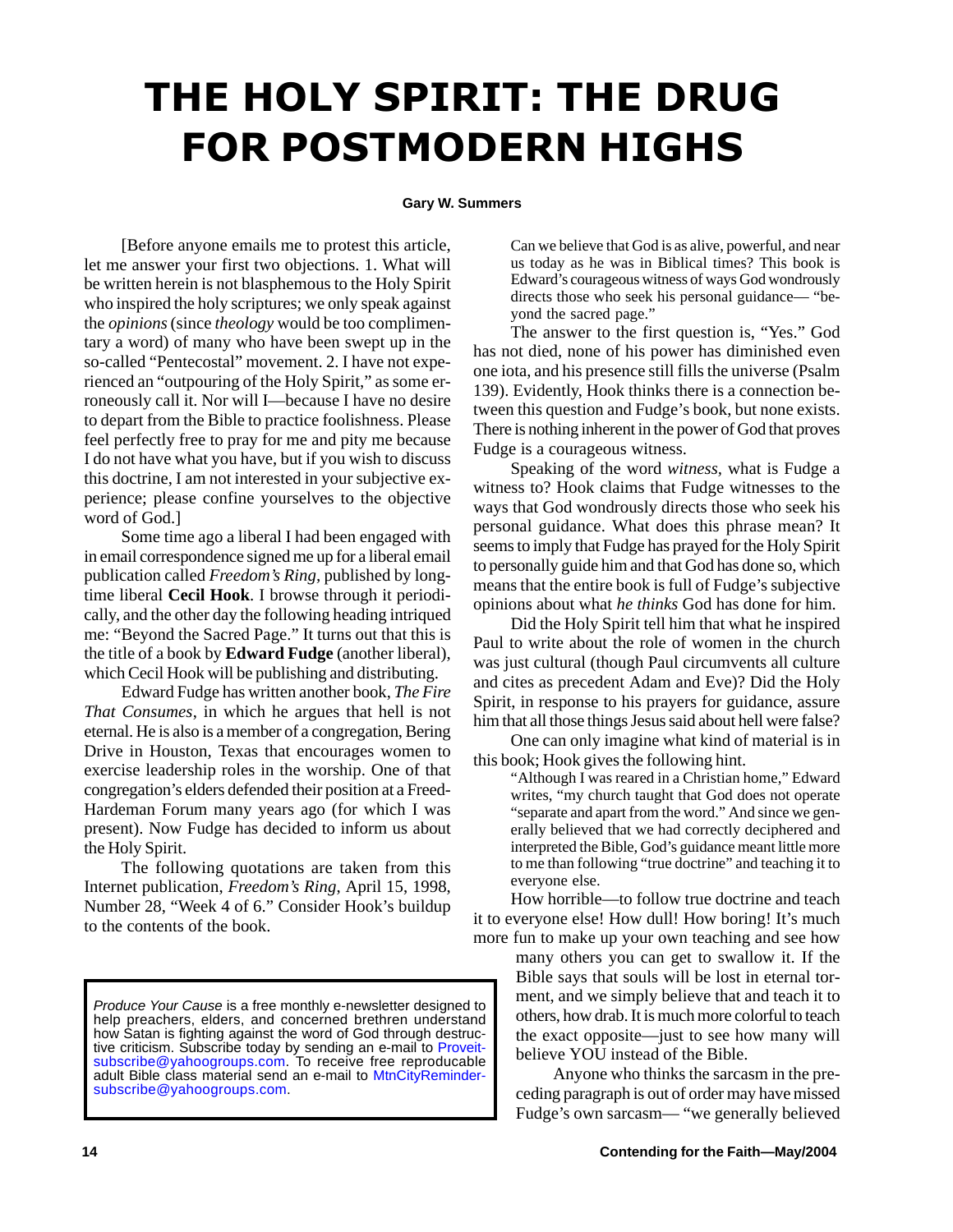that we had correctly deciphered and interpreted the Bible." Since he obviously does not mind including little digs at others, he should appreciate them when they return upon his head.

Did his church really teach that "God does not operate 'separate and apart from the word'"? Such a doctrine would ignore the providence of God. Whereas the Bible teaches that the miracles would pass away (I Corinthians 13), it never says that God would quit working providentially. If so, where is the passage? Exercising his providence may involve the Holy Spirit or angels—even in conversion.

Consider the conversion of the Ethiopian eunuch. Philip was told by the Spirit to overtake the eunuch's chariot (Acts 8:29). He received a direct communication from the Holy Spirit in that instance. Could the same thing have been accomplished providentially? Certainly. God could arrange for a member of the body of Christ to meet a non-Christian on a given day at a given time just as he arranged for the ram to be present for Abraham's use.

However, despite this unusual method of pointing out a good contact, Philip still preached Jesus to the eunuch (Acts 8:35). The Holy Spirit (even in the days of miracles) did not directly force someone to obey; conversion always came through the teaching of the word (Acts 11:13-14). So today, God may arrange providentially a meeting, but it is still the gospel that is the power of God unto salvation (Romans 1:16).

God does work separately from (yet in harmony with) the word. He always has. But that working must remain in the realm of providence and not in any way be interpreted as miraculous or direct.

> Yet all the time, I secretly longed for more—and so did many others I knew. But the living God was full of surprises! And, although he would never act contrary to his word revealed in the scripture, he was determined to show me that he is not bound between the covers of a book—not even the Holy Bible. This is my testimony to some of these encounters with the living God these past 50 years.

"Longing for more" is scarcely a new phrase. I heard it 25 years ago from members of the church who had fallen prey to the teachings of the charismatic movement. What this idea means is that the word is not sufficient; I have to *FEEL* something. The Deity of Christ, the blessings of salvation, the hope of eternal life these are all right, but if I could just have some sort of personal *experience!* If I could feel the presence of God within me—if I could just feel his love or peace or power surging through me, I would know that God is and that he is alive. If I could speak in tongues or observe a miracle, I would know without a doubt that the Bible is true; it would become more REAL to me. The

Bible is so impersonal; I need this Holy Spirit contact today for my spiritual well-being.

If it has not been apparent yet, ME is at the center of this theology. Pentecostals are spiritual New Agers. The focus of attention is not the Bible, the gospel, or New Testament doctrine. The center of attention is ME. The experience is everything; all else is secondary. And if logic is absent, a scriptural case cannot be made for this "approach," or if what is practiced contradicts the Bible, these things do not matter in a postmodem world which has rejected reasoning and embraced contradiction. If ME is at the center of religion, everything else may be sacrificed, such as truth. We either decide that truth is irrelevant, or we redefine it subjectively, so that this is MY truth, and that is YOUR truth.

## "LIVING IN THE HOLY SPIRIT"

Coincidently (or providentially), about the same day this book was being touted in *Freedom's Ring* I noticed a *Newsweek* article titled "Living in the Holy Spirit." It features the Brownsville Assembly of God Church in Pensacola, Florida. The following descriptions from this article are in some cases disgusting; a reader with knowledge of the Bible will not recognize any of them as being Biblical.

As the huge congregation rises, the Spirit descends. Off come shoes: this is holy ground. Young and old, black and brown and white alike, hop, twist and dance in the aisles.... As if on cue, the hoppers and twisters drop to their knees. A man from France curls up in a fetal position, burying his face in the carpet.... Here and there someone begins speaking in tongues (55- 56).

Can anyone seriously imagine Moses hopping and twisting around the burning bush? Such is sacrilege. The article continues to describe "ministers" who touch their thumbs to people's foreheads, after which they fall or stagger back, which they refer to as being "slain in the Spirit" (56), which is another invention of men not found in the Bible. If pressed for an explanation, Pentecostals will cite John 19:6. When Jesus acknowledged who he was to the soldiers, **"they drew back and fell to the ground."** Notice, however, that 1) the text does not say that the Holy Spirit had anything to do with their reaction; 2) the soldiers were not termed *slain,* 3) no one laid a thumb, let alone a complete hand or fist, upon them, and 4) they were not converted (since they arose and took Jesus captive).

The only New Testament conversion that might be cited to support this practice is Paul's. Although Paul fell to the ground, no one touched him, nor does the Bible attribute his falling to the Holy Spirit (Acts 9, 22, 26). Furthermore, when Paul preached the gospel, he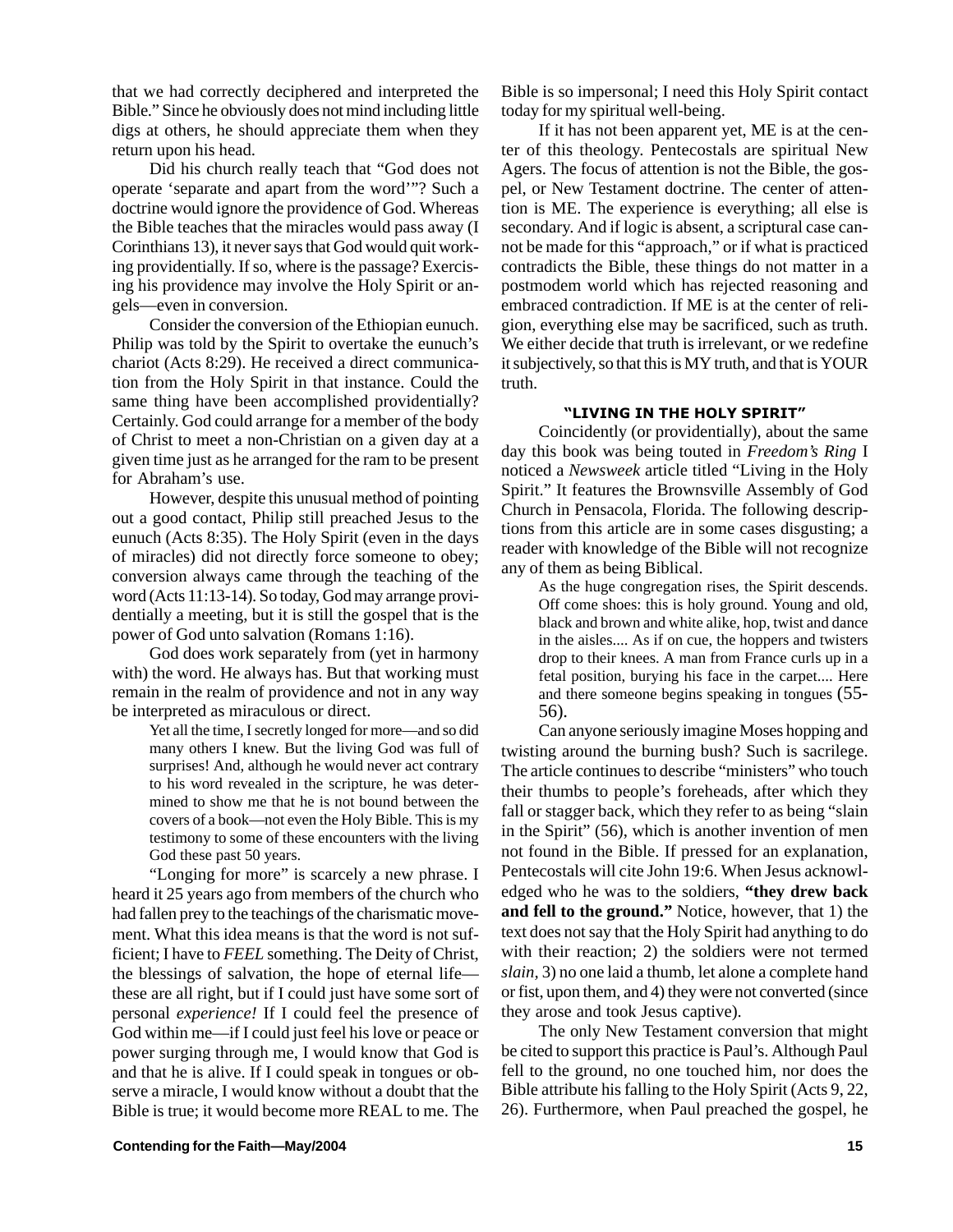did not instruct people that the Spirit will slay them like he did him. This is nothing more than a man-made, Pentecostal doctrine, which has now become an accepted tradition without any scriptural authority whatsoever. But being knocked down by the Holy Spirit is a lot more exciting than the bland words of Jesus: **"If you abide in My word, you are My disciples indeed. And you shall know the truth, and the truth shall make you free"** (John 8:31-32). Studying God's written revelation to us just cannot compare to being "slain in the Spirit."

All of the Pentecostal activities are long on *feeling* and *experience* while being very short on teaching and substance. Even the *Newsweek* article recognizes this point: "Typically, what gets thrown out of balance is the core doctrine of the Christian faith" (56). Some have even gone so far as to claim that the Bible is irrelevant, which would be an honest admission and in harmony with their beliefs (though very dangerous to say).

What else do they do? There is the Toronto blessing, which amounts to uncontrollable fits of laughter, hopping up and down (sometimes called pogoing), shrieking, and making animal sounds. **R.C. Foster** correctly said over thirty years ago in his monumental one-volume *Studies in the Life of Christ*: "More foolish ideas have been propagated to the square inch about the Holy Spirit and his presence and method of operation in our lives than any other theme one might suggest" (541).

As *Newsweek* observed: "None of this happened at the original Pentecost" (59). It is sad to see such nonsense perpetrated in the name of religion. The subjectivism in these matters is seen in one man who stated: "I've been overcome with peace and it blankets me, and nothing else matters in the world." Again, notice the emphasis upon ME rather than God or Jesus the Savior.

And is this the place that Hook, Fudge, and others wish to take us?

> *—5410 Lake Howell Winter Park, Florida 32792-1097*

## **Excerpts From....**

(CONTINUED FROM PAGE 1)

reduction than salvation, more therapeutic than theological. It's about feeling good, not being good. It's as much about the body as the soul.... Some marketing gurus have begun calling it "the experience industry."

The vast majority of those who attend seekerfriendly fellowships profess to be believers. Yet most were drawn to those churches by the same worldly allurements that were meant to entice the unchurched, and they continue to attend, being fed the same biblically anemic diet created for the wooing of unbelievers. At best, they receive the skimmed milk of the word; at worst, pablum contaminated with 'profane and vain babblings, and oppositions of science falsely so called." Certainly a church can grow numerically on that basis, but not spiritually. Furthermore, there is no opportunity for believers to mature in the faith in such an environment.

As we have noted, most seeker-friendly churches focus much of their time, energy, and resources on accommodating unchurched Harry and Mary. Consequently, week after week, the entire congregation is subjected to a diluted and leavened message. ....The spiritual meals offered at mid-week services are usually support group meetings and classes for discerning one's spiritual gifts or going through the latest psychobabbleized "Christian" bestseller such as *Wild at Heart* rather than the study of the scriptures.

Perhaps the most insidious aspect of the seekerfriendly approach to doing church is an attempt to impress the unchurched by looking to and quoting those regarded as the experts in solving all their mental, emotional, and behavioral problems: psychiatrists and psychologists.

A large part of the evangelical church has developed a pleasure-laden, cruise-ship mentality, but it will result in a spiritual Titanic. Seeker-friendly church pastors (and those tempted to climb aboard) need to get on their knees and read the words of Jesus to the church of the Laodiceans. They were "rich, and increased with goods," yet failed to recognize that in God's eyes, they were "wretched, and miserable, and poor, and blind, and naked."

[*It is nothing less than amazing that a sectarian denominationally minded person such as McMahon has a better understanding of how to teach the Bible than many members of the Lord's church do. Max Lucado, Rubel Shelly,*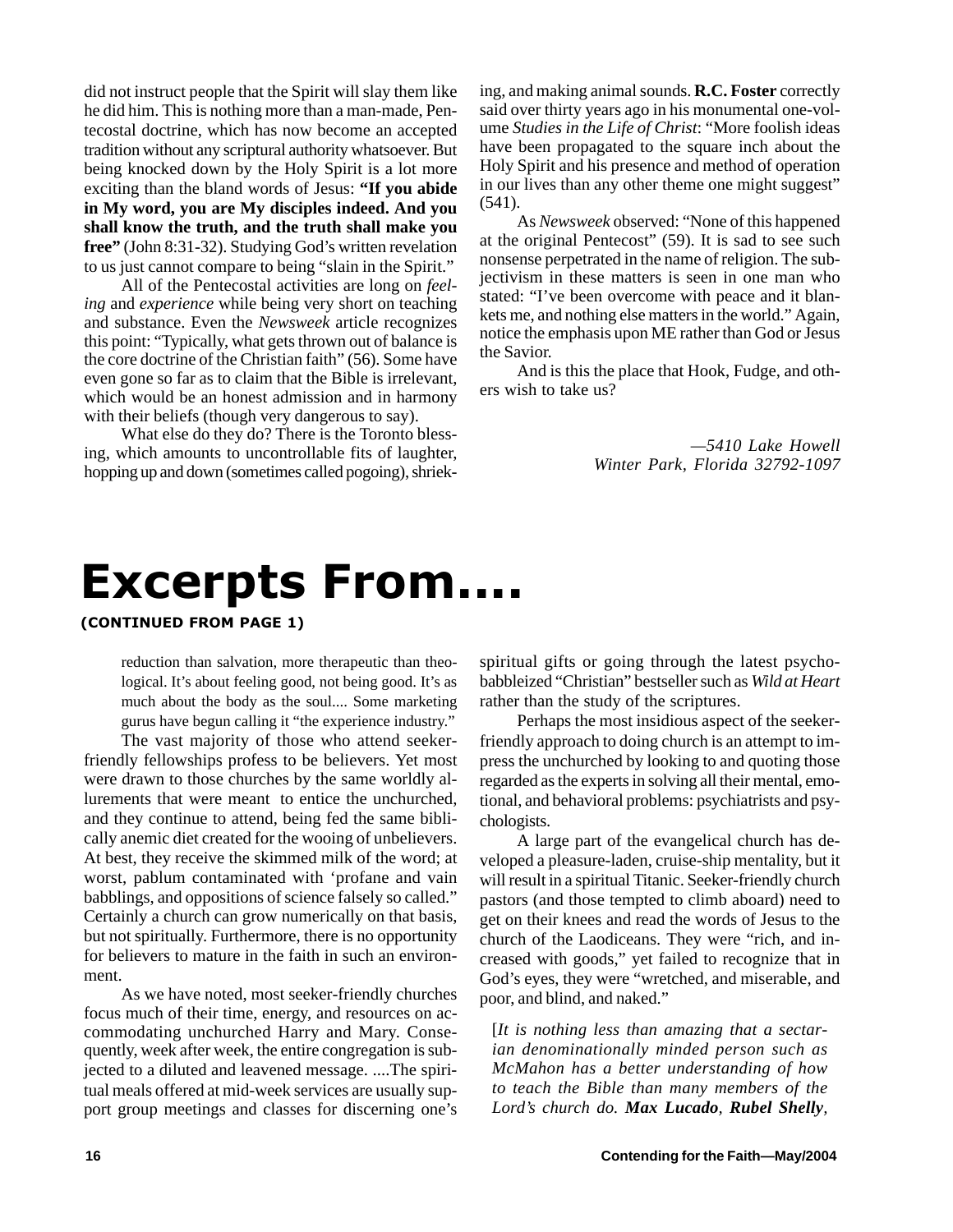*Randy Harris, and those preachers of kindred mind, along with their cloned churches, are the products of and represent "the goal seekerfriendly" mentality. There is not an ounce of true spiritual substance in any them. The sooner we can separate ourselves from them, the better*

*the remnant (no matter how small it is) of God's people will be. Besides teaching the gospel to the alien sinner and edifying the faithful, to that end we shall labor—Editor*]

> *—420 Chula Vista Mountain Rd. Pell City, Alabama 35125*

## THE BIBLE'S IMPACT ON **HYMNOLOGY**

## **B. Dean Beard**

There are a group of liberal theologians who, though claiming to be Christians, do not believe that the Bible is the complete and inerrant word of God. These religious agnostics do nothing but cast doubts on the history and doctrines of the Bible. They express doubts about the existence of Adam and Eve, call the story of the flood a myth, allegorize the temptation of Jesus in the wilderness, deny the blood atonement of Jesus, his resurrection, ascension, and second coming. Many deny the general resurrection, the judgment, and heaven and hell.

Hymn books are filled with songs of praise, gladness, faith and trust—all based on complete trustworthiness of the scriptures. How void and shallow our songbooks would be, how impotent to lift our hearts, to teach and edify and give melody in the heart of the worshipper were the songs written by liberal theologians who believed the writers of the scriptures were mere men whose religion were only superstitions.

We often read II Timothy 3:16 which says: **All scripture is given by inspiration of God, and is profitable for doctrine, for reproof, for correction, for instruction in righteousness: That the man of God may be perfect, throughly furnished unto all good works.**

Would a theological liberal who denies that doctrine have written the words to "How Firm a Foundation?"

> How firm a foundation, ye saints of the Lord, Is laid for your faith in His excellent word!

> What more can he say, than to you He has said, You who unto Jesus for refuge have fled? —George Keith

> What inspiring words about the wonderful cre-

ation of God would come from such writers? Can you name one? **Maltbie Babcock** obviously was a believer in the Bible's account of creation:

This is my Father's world, And to my listening ears, All nature sings, and round me rings The music of the spheres. This is my Father's world, I rest me in the thought Of rocks and trees, of skies and seas; His hand the wonders wrought. This is my Father's world, O let me ne'er forget That though the wrong seems oft so strong, God is the ruler yet...

Liberal theologians claim that Jesus was a martyr, but that his crucifixion (if they believe in it at all) was not essential for salvation. They would have seen no significance in Revelation 7:14: **"These are they which came of great tribulation, and have washed their robes, and made them white in the blood of the Lamb."** And, they could not have written:

What can wash away my sin? Nothing but the blood of Jesus; What can make me whole again? Nothing but the blood of Jesus. O precious is the flow That makes me white as snow; No other fount I know, Nothing but the blood of Jesus.

"Ah, there is no resurrection," the liberal confidently expresses. His song book would not contain these verses:

Low in the grave He lay - Jesus, my Savior! Waiting the coming day - Jesus, my Lord!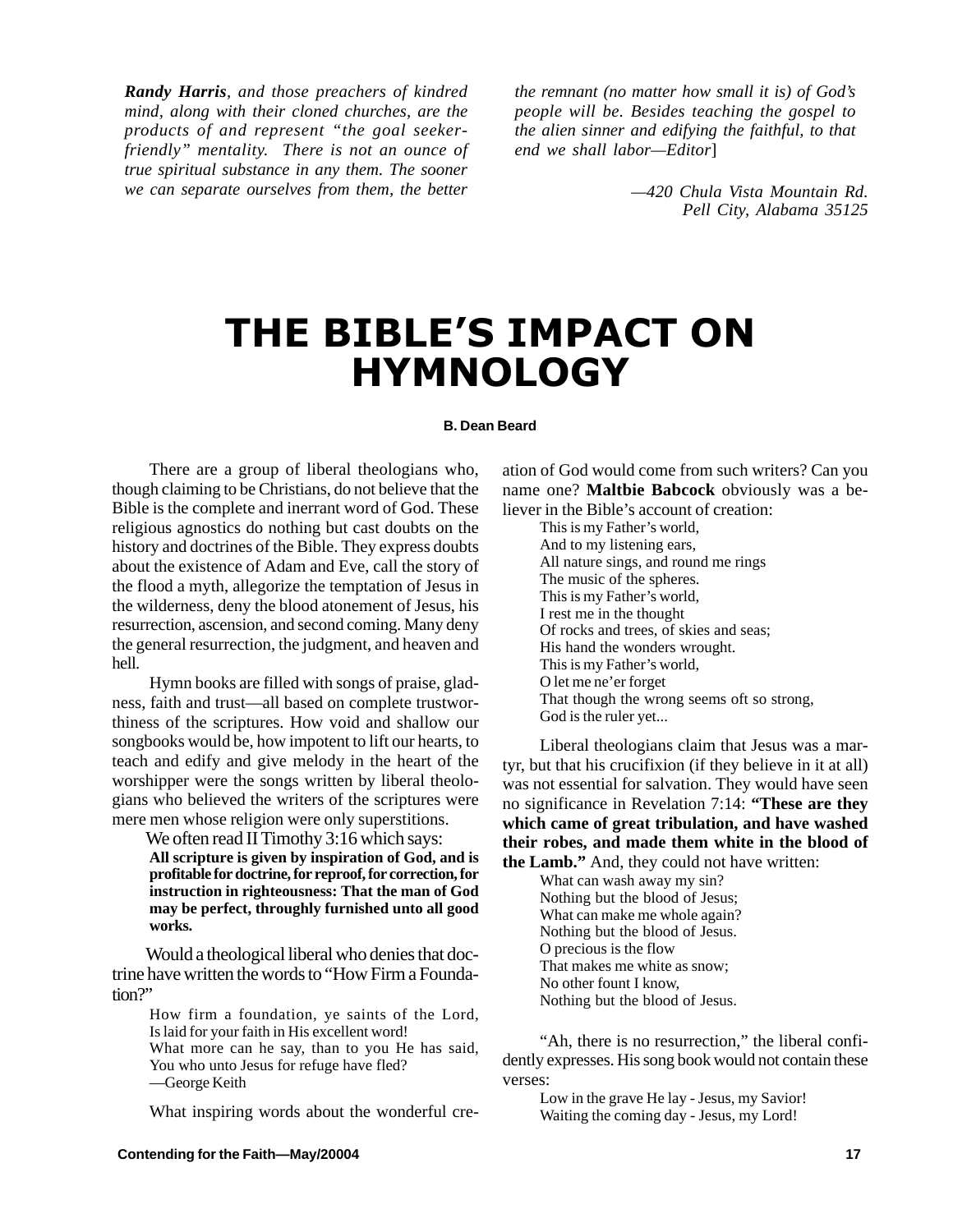Vainly they watch His bed - Jesus, my Savior! Vainly they seal the dead - Jesus, my Lord! Death cannot keep his prey - Jesus, my Savior! He tore the bars away - Jesus, my Lord! Up from the grave He arose With a mighty triumph o'er His foes; He arose a Victor from the dark domain, And He lives forever with His saints to reign. He arose! He arose! Hallelujah! Christ arose!

Perhaps the liberal snuffs at the Bible's insistence upon a day of judgment. Matthew 25:31-33 reads:

**When the Son of man shall come in his glory, and all the angels with him, then shall he sit on the throne of his glory: And before him shall be gathered all the nations: and he shall separate them one from another, as the shepherd separateth the sheep from the goats: and he shall set the sheep on his right hand, but the goats on the left.**

He hopes that in his denial, the judgment will never happen. **Will L. Thompson** wrote this song-sermon based on belief in that passage:

There's a great day coming, A great day coming, There's a great day coming by and by; When the saints and the sinners shall be parted right and left, Are you ready for that day to come? There's a sad day coming, A sad day coming, There's a sad day coming by and by; When the sinner shall hear his doom, 'Depart, I know ye not, Are you ready for that day to come?

How sad and lifeless our worship would be if the

liberal had his way. Lost would be all the songs of heaven: "Earth Holds No Treasures," "Heaven Will Surely Be Worth It All," "How Beautiful Heaven Must Be." "I Am Bound for the Promised Land," "Home of the Soul," "No Tears in Heaven," "When All of God's Singers Get Home," "Won't It Be Wonderful There," "Sing to Me of Heaven." Let your voices be heard and sing of your hope:

Sing the wondrous love of Jesus, Sing His mercy and His grace. In the mansions bright and blessed, He'll prepare for us a place. When we all get to heaven, What a day of rejoicing that will be! When we all see Jesus, We'll sing and shout the victory.

What could the religious agnostic write? My only thought would be in the words of Sportin' Life, the agnostic in *"Porgy and Bess:"*

It ain't necessarily so, It ain't necessarily so, Dey tell all you chillun De debble's a villun But 'taint necessarily so. To get into Hebben, Don't snap for a sebben! Live clean, don have no fault. Oh, I takes dat gospel Whenever it's pos'ble But wid a grain of salt.

Can you think of anything else? If the Bible be not true, why should we sing?

> *—105 Memorial Dr. Piedmont, Alabama 36272*

## **CONTENDING FOR THE FAITH** —SPRING LECTURES 2004 BOOK (formerly Spring Bible Institute Lectures)

## "Judaism-From God or Man?" \$17.00 plus \$2.00 S&H

Order From: Contending for the Faith . PO Box 2357 Spring, Texas 77383-2357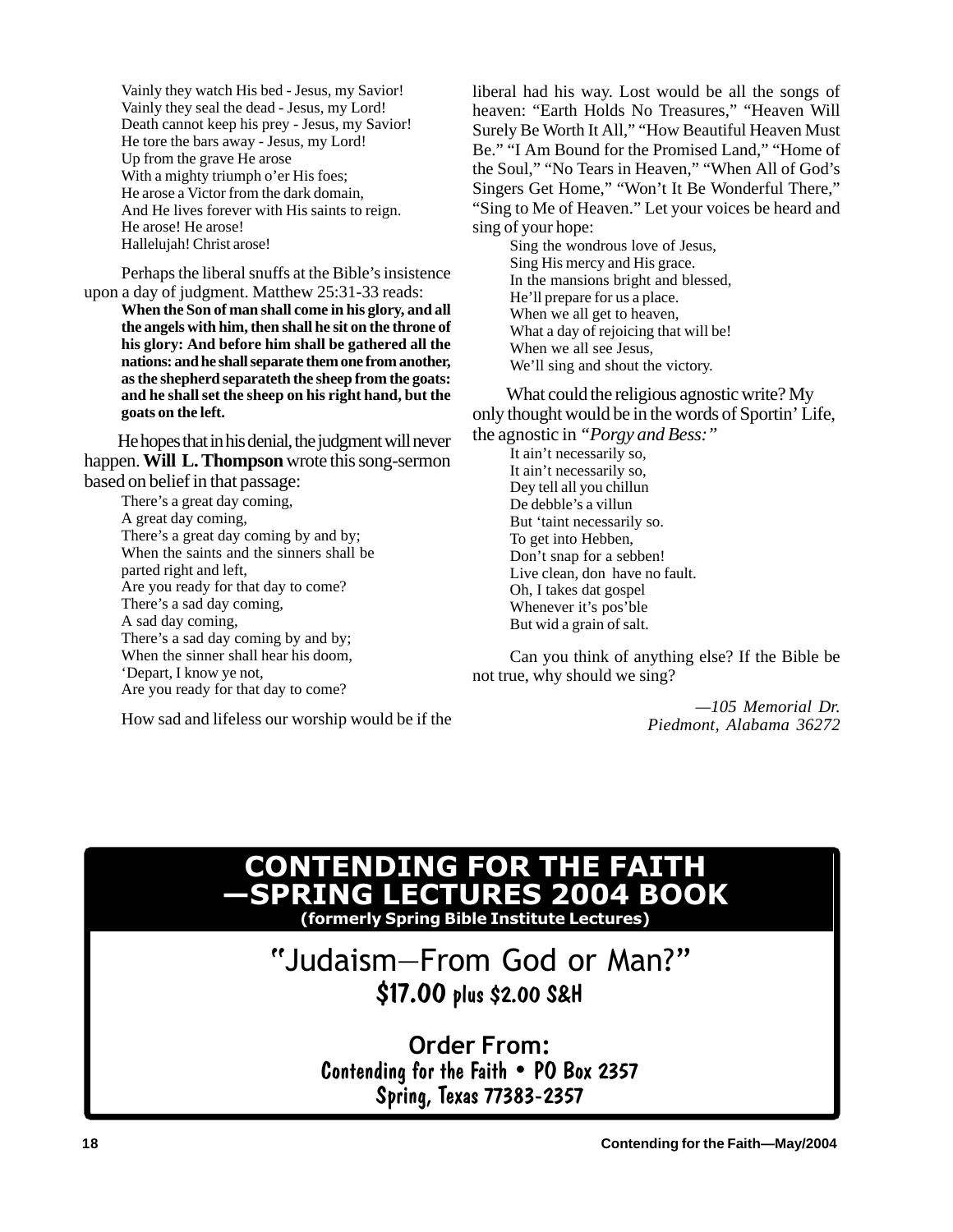## **Restoration Reflections... CONTENDING FOR THE HOME**

## **Paul Vaughn**

The foundation of American society should be the godly home. America needs homes that are devoted to God, seeking to please him through obedience to his word. America needs homes that teach integrity. America needs homes that teach there is standard of morality. America needs homes that stand for the sanctity of marriage. Yet, the trend in America is toward a godless homes. Homes that deny the existence of God. Homes that are irreligious. Homes that are permeated with wickedness. Homes that have lost their moral compass. Some are seeking to transform this great country into a land of perversion.

There is a major effort by a very small group to defend the rights of homosexuals. In February of 2004, a Massachusetts court paved the way for homosexual marriages. Their goal is to create legitimate privileges for a small number of people whose only shared characteristic is to engage in homosexual behavior. Such behavior is condemned by God and all God believing people must take a stand against this sin.

The homosexual community has convinced many that if one speaks against homosexual behavior he suffers from "homophobia." They are trying to get the government to make it a hate crime to speak against their immoral behavior. When one speaks against homosexual behavior is it hatred toward an individual? No! It must be stated that preaching against sin is not hatred for any person. It is not "hate" or "hate speech" to encourage someone to turn from sin and obey the teaching of Christ. Christians must oppose all forms of immorality. Adultery, drunkenness, murder, lying, and covetousness are as bad as homosexual behavior for the individual to be involved. Those who entangle themselves in homosexual acts are human beings. They are made in the image of God. The souls of all men are precious in the sight of God. He desires all men to come to repentance and be saved. The apostle Peter wrote:

> **The Lord is not slack concerning his promise, as some men count slackness; but is longsuffering to usward, not willing that any should perish, but that all should come to repentance** (II Peter 3:9).

What the does the Bible teach about homosexual behavior? It was forbidden in the Old Testament. **"Thou shalt not lie with mankind, as with womankind: it is abomination"** (Leviticus 18:22). The word **"abomination"** means something that is "loathsome, detestable thing..." (Vine's Expository Dictionary of Biblical Words). Anything that is an abomination to God, man should abhor, reject, cast it away and view it as detestable. Homosexual behavior is condemned in the New Testament.

> **Know ye not that the unrighteous shall not inherit the kingdom of God? Be not deceived: neither fornicators, nor idolaters, nor adulterers, nor effeminate, nor abusers of themselves with mankind** (I Corinthians 6:9).

The word "effeminate" is translated as "Homosexual" in the New King James version. It means "Not simply of a male who practices forms of lewdness, but persons in general, who are guilty of addiction to sins of the flesh" (Vine's Expository Dictionary of Biblical Words). It describes a man who allows himself to be used as a woman in a sexual relationship. The phrase, "abusers of themselves with mankind" is defined as a male bedfellow. One can plainly see from the above Bible references that homosexual behavior is condemned by God.

Christians must be prepared to take a stand against all sin! Why? God commanded it.

> **Finally, my brethren, be strong in the Lord, and in the power of his might. Put on the whole armour of God, that ye may be able to stand against the wiles of the devil** (Ephesians 6:10,11).

Christians must take a stand against sin because they love the souls of all mankind. God loves man so much that he sent Jesus to die on the cross for all sinners. **"God commendeth his love toward us, in that, while we were yet sinners, Christ died for us"** (Romans 5:8).

Christians must take a stand against homosexual behavior because it is unhealthy, unnatural, abnormal, mentally destructive and sinful in the sight of God. Christians must take a stand against homosexual behavior because radical homosexual activists will not relent until the church of Christ is silenced by threats or legal action. Are you prepared to contend for the home?

> *—1415 Lincoln Rd. Lewisport, Kentucky 42351*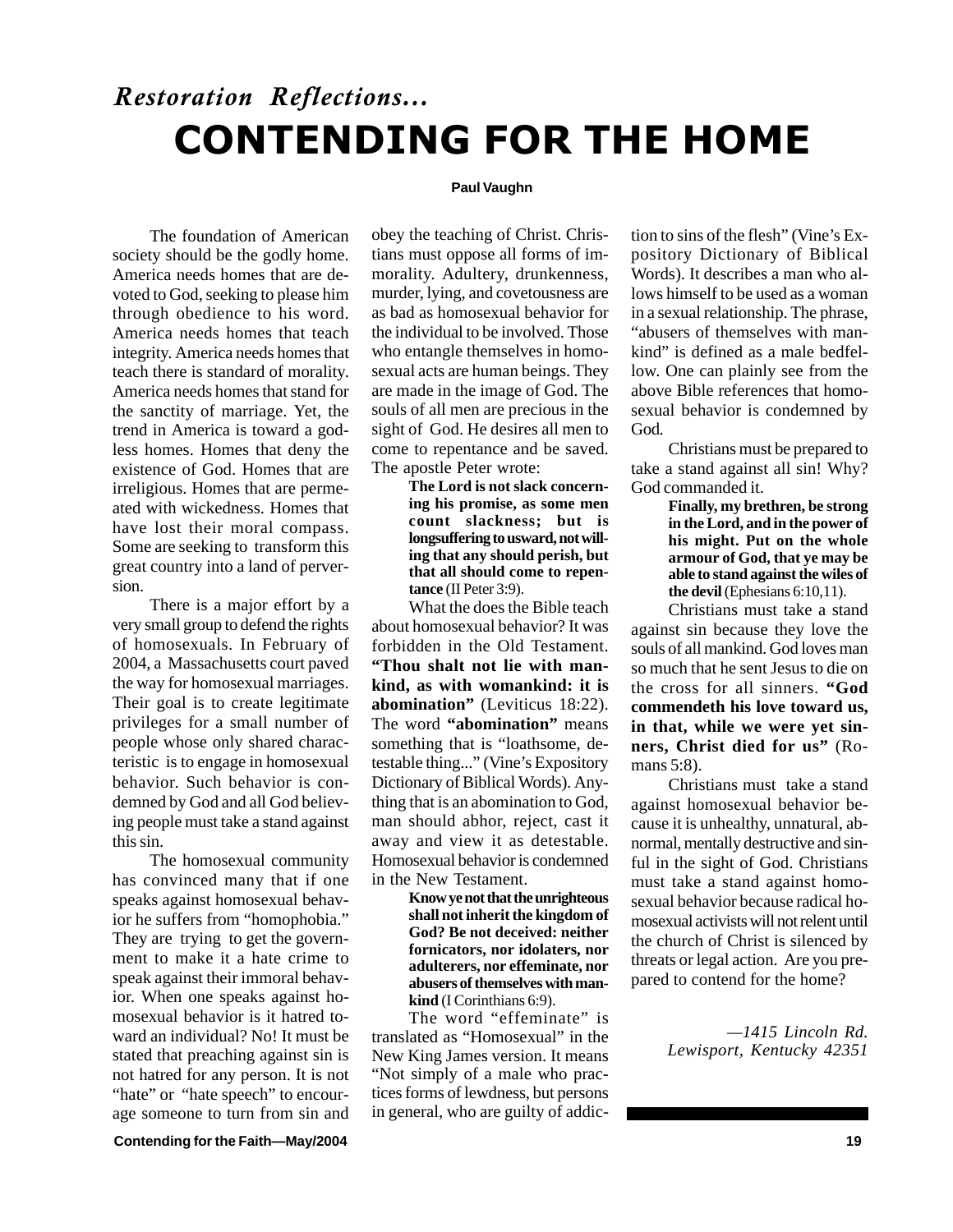## One Woman's Perspective... SO, HOW WAS YOUR VACATION?

## **Annette B. Cates**

The above question will be asked many times during the summer vacation season. Pictures of smiling faces and grand views will be shared among friends and co-workers. Quite often the returning vacationer will think, if not say, "Wow, it is so good to be home and back at work so I can get some rest!" All too often, we try to do too much and have too much "closeness" while traveling, so that the long-awaited vacation becomes an exhausting and stressful situation. Even worse, many leave God behind, feeling that they have no responsibility toward the church when away from home. Although all of us need some respite from daily activities and a change of pace, we also need the refreshing reminder to appreciate home and routine.

Jesus took a break from routine when he sent the multitude away so that he could go **"up into a mountain apart to pray"** (Matthew 14:23). He used his "away time" to communicate with God. He also took time to be with friends, such as Mary, Martha, and Lazarus (Luke 10:38-42; John 12:1-2). All of us need some rest and leisure as did Jesus. **"And He said unto them, Come ye yourselves apart into a desert place, and rest a while: for there were** **many coming and going, and they had no leisure so much as to eat"** (Mark 6:31).

Several years ago, we, along with our older son, flew to Arizona for a week of traveling around that state. We were amazed at the wide variety of beauty, from the Grand Canyon to the Petrified Forest to Chiricahua. At that point in time, we did not think of our home area having much to offer. However, as our plane approached the Memphis airport on our return flight, a couple that had boarded in Phoenix and were sitting behind us, became excited about seeing the massive Mississippi River and the lush forests of our area. Suddenly, we acquired a renewed appreciation for the environment that we had taken for granted. That is how a good break from routine can refresh us.

Our vacation can be great if we do not allow it to overburden us. If we do not pace our activities to include some opportunity just to rest, we simply continue the time pressures and stress that should have been left behind. Being **"careful for nothing"** (Ephesians 4:6) includes vacation time. We should prioritize those things that we hope to accomplish, but allow flexibility for "spur of the moment" ideas that can take us down new and

|                                                                                                                              | <b>Contending For the Faith-Spring Lectureship Books</b> |                                            |                             |  |  |  |
|------------------------------------------------------------------------------------------------------------------------------|----------------------------------------------------------|--------------------------------------------|-----------------------------|--|--|--|
|                                                                                                                              |                                                          | (Formerly Spring Bible Institute Lectures) |                             |  |  |  |
|                                                                                                                              | 2004                                                     | "Judaism-From God or Man?"                 | \$17.00 Hot off the Press!! |  |  |  |
|                                                                                                                              | 2003                                                     | "Islam-From God Or Man?"*                  | \$17.00                     |  |  |  |
|                                                                                                                              | 2002                                                     | "Jehovah's Witnesses"                      | \$16.00                     |  |  |  |
|                                                                                                                              | 2001                                                     | "Mormonism"                                | \$16.00                     |  |  |  |
|                                                                                                                              | 2000                                                     | "Catholicism"*                             | \$16.00                     |  |  |  |
|                                                                                                                              | 1999                                                     | "Pentecostalism"                           | <b>Out of Print</b>         |  |  |  |
|                                                                                                                              | 1998                                                     | "Premillennialism"                         | \$14.00                     |  |  |  |
|                                                                                                                              | 1997                                                     | "Calvinism"                                | <b>Out of Print</b>         |  |  |  |
|                                                                                                                              | 1996                                                     | "Isaiah" Vol. 2 Chapters 40-66             | \$12.00                     |  |  |  |
|                                                                                                                              | 1995                                                     | "Isaiah" Vol. 1 Chapters 1-39              | \$12.00                     |  |  |  |
|                                                                                                                              | 1994                                                     | "The Church Enters the 21st Century"       | \$12.00                     |  |  |  |
|                                                                                                                              |                                                          |                                            |                             |  |  |  |
| <b>SEND ALL ORDERS WITH PAYMENT TO:</b>                                                                                      |                                                          |                                            |                             |  |  |  |
| (add \$2.00 per book S&H .TX residents add 7.25% tax)<br>CONTENDING FOR THE FAITH . P.O. BOX 2357 . SPRING, TEXAS 77383-2357 |                                                          |                                            |                             |  |  |  |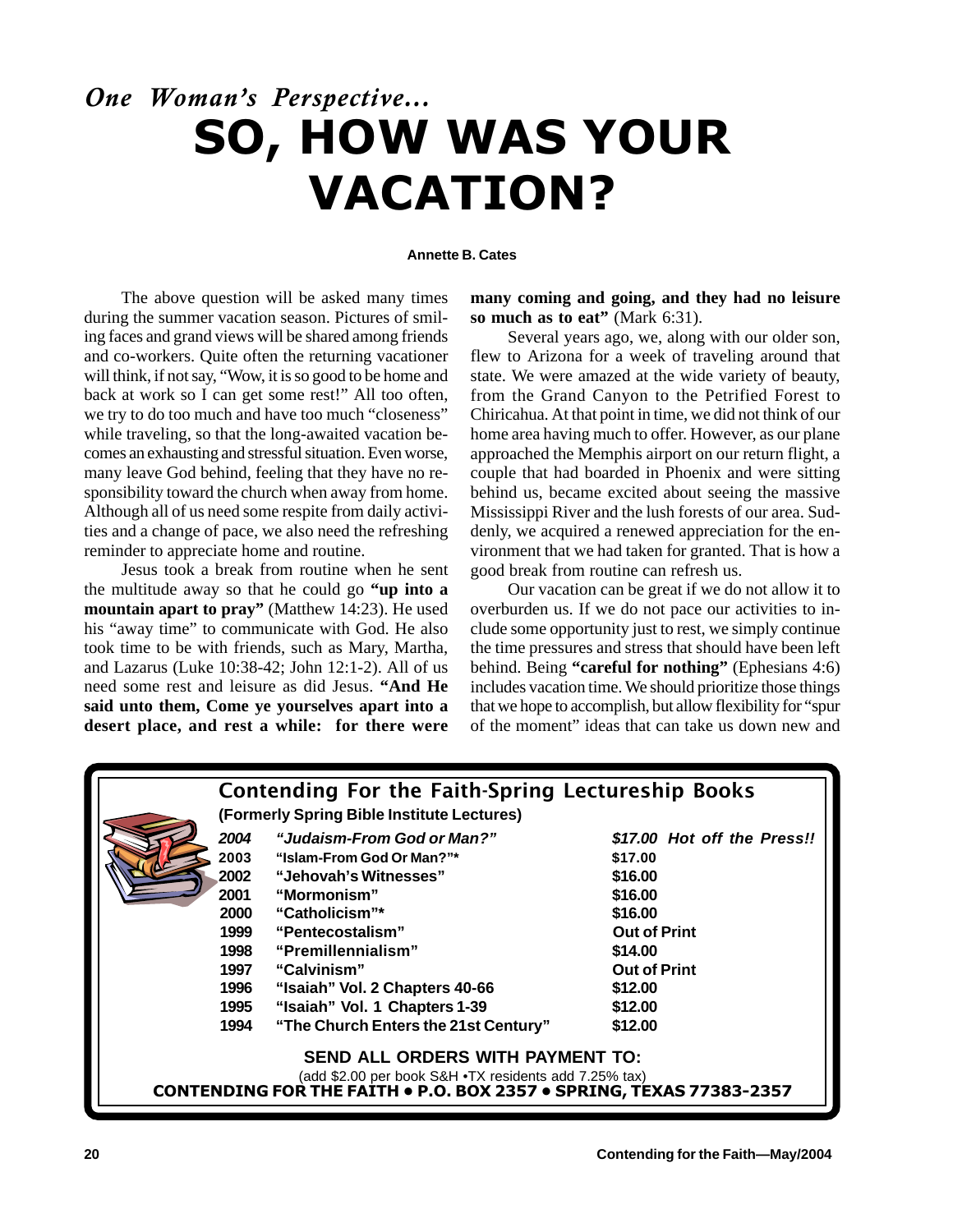exciting trails. If we focus on the purpose of being away—a break from the daily grind—we will allow ourselves the time and space to enjoy the change of pace.

Our vacation can be great if we allow it to help us appreciate our blessings. During our trip to Arizona, we broadened our horizons by seeing the natural grandeur that state has to offer, and came to recognize also the beauty and uniqueness of our home ground. After several nights away from home, we realize that no bed sleeps quite as well as one's own bed. There is no space as comfortable as one's own home, no matter how humble it may be. We can also be more appreciative of the jobs we hold. After all, that may be how we paid for the trip! Burnout is reduced by being away for a short time; we return with renewed vigor. We should count our blessings whether we are at home or away. Being away can help us learn **"…in whatsoever state I am, therewith to be content"** (Philippians 4:11).

Our vacation can be great if we keep God in our plans. First, as Christians we must assemble with the saints on the Lord's Day. We need to devote a period of time to worship God, partake of the Lord's Supper,

and fellowship with those of like precious faith (Acts 2:42). Second, our presence encourages our brethren who may be in an area where the church is small in number. It is especially helpful to them when we are there on Sunday evenings and for mid-week services. Third, we must not think that because we are away from home and no one knows us, it is all right to engage in sinful activities. Whether or not we are known by anyone, we have influence on others. Wrong is wrong regardless of where we are. Fourth, a vacation from home is not a vacation from contributing to the Lord's work. We should leave our contribution for the time we are away with the home congregation, or make it up as soon as we return. We include spiritual concerns in our vacation plans when we seek **"first the kingdom of God and His righteousness"** (Matthew 6:33).

If you travel this summer, how will your vacation be? **"To every thing there is a season, and a time to every purpose under the heaven"** (Ecclesiastes 3:1). It is good to "get away from it all." Enjoy it, keep the stress levels down, appreciate home, and do not forget God.

> *—9194 Lakeside Dr. Olive Branch, Mississippi 38654*

## The Last Word... MALCOLM HILL, THE HOLY SPIRIT CONTROVERSY, **AND SPECIAL PLEADING**

## Kent Bailey

In recent issues of *Living Oracles, The Love Letter,* and The Tennessee Bible College *News Letter,* **Malcolm Hill** takes issue with those of us who stand in opposition to the direct operation view of the Holy Spirit in the life of the Christian. He raises several questions indicating his agreement with this particular false doctrine. The surprising thing about this entire issue is that brother Hill came out and indicated in *Living Oracles* that there is a need for a direct influence of Deity in the conviction and conversion of alien sinners.

During the 1938 debate between **Ben M. Bogard** and **N. B. Hardeman** at Little Rock, Arkansas, the Baptist debater Bogard affirmed the necessity of a direct working, or operation of the Holy Spirit in the conviction and conversion of alien sinners. In his first affirmative speech Bogard stated:

The Holy Spirit uses the written word or spoken word just as the soldier uses the sword, or the woodsman the axe. The soldier would not slay his opponent without the sword, and the sword would not slay the enemy without the soldier to use it. The woodsman uses the axe to cut the tree unless the woodsman brought the power upon the axe that did not reside in the axe. The power that resides in the sword is used but additional power is brought to bear on the sword else the sword could never do the work. The Holy Spirit may even use other things besides the written word or spoken word in the conviction and conversion of the soul. He may use storms and pestilences and earthquakes and other providential disturbances and he may use nature, for the Bible says, "The heavens declare the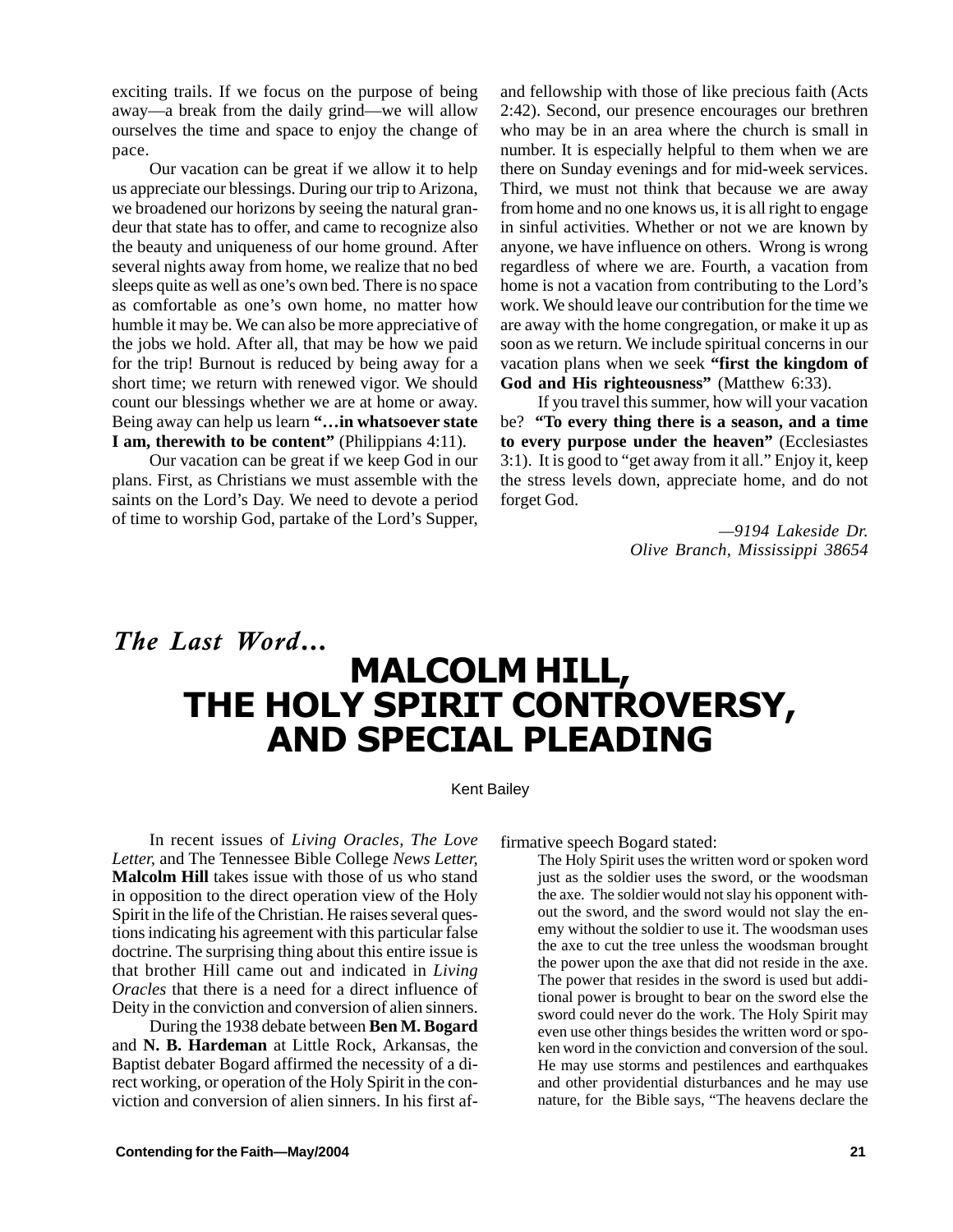glory of God; and the firmament showeth his handiwork." (Psalms 19:1.) The Holy Spirit can use the heavens to convince the wicked man that there is a God and that he needs salvation (pp. 8-9).

We wonder what Hill had in mind when he raised the "yes or no" question about Deity working directly in the salvation of alien sinners? Does he agree with the Baptist debater Bogard that the gospel of Christ is *a power* of God to salvation, but not necessarily *the power* of God to salvation as per Romans 1:16-17?

We also wonder if Hill will agree with **Glenn Jobe**, **Mac Deaver**, and the late **Bob Berard** that all Christians have been baptized in the Holy Spirit? We are not accusing these men of having taught that miracles are being performed today. However, they have not produced proper evidence to indicate that Holy Spirit Baptism was given "without any miraculous element but with *supernatural non-miraculous help*." All of the arguments used in debate with Pentecostal debaters in days gone by effectively demonstrated that Holy Spirit Baptism was not and is not a universal promise to all Christians. If Hill does not agree with Deaver and

## MBMPHIS **SCHOOL OF PREACHING**

- Intensive Two-year Collegiate Program Of Strong **Bible Emphasis Under A Qualified Faculty**
- Recognized For Educational Excellence In Pulpit. Local Work, And World Evangelism
- 164 Semester Hours, 2,960 Clock Hours
- Two Full Years Of Transferable College Credit
- Established 1966-Oldest School Of Preaching East Of The Mississippi
- **Evangelistic Campaigns And Restoration Trip**
- **Classes For Wives (Diplomas Awarded)**  $\bullet$
- **Third Year Graduate Program**
- Lectureship Beginning Each Last Sunday In March  $\bullet$
- New, State Of The Art Facility On 15 Acre Campus  $\bullet$
- N. B. Hardeman Library Building On Campus  $\bullet$
- **Residence Halls Ready Soon**  $\bullet$
- **Scholarships And Housing Assistance**  $\bullet$
- **No Tultion Or Fees**  $\bullet$
- Approved For V. A. Benefits
- **Accepting Applications Now**

**Curtis A. Cates, Director Memphis School of Preaching** 3950 Forest Hill Irene Road **Memphis, TN 38125-2560** 

School (901) 751-2242 msop.org, msop@msop.org



Jobe perhaps he will debate one of them at Tennessee Bible College.

Hill continues to insist that this controversy is a debate regarding the mode or manner as to how the Holy Spirit indwells the Christian, or regarding that of God's providence. Such is not the case at all. Many of us have with great clarity emphasized the fact that the "how" of the indwelling is not even germane to our discussion at all. The crucial issue deals with the position that some are advocating where they affirm that the Holy Spirit works directly on the mind of the Christian in conjunction with the word of God.

Indeed, the faithful Christian must strive for consistency with regard to the Biblical doctrine of fellowship. We must not only believe the truth regarding such, but also practice the truth as well. Such necessitates avoiding the fallacy of *special pleading.* Special pleading involves one in argumentation of a point as if it covered the entire question at issue.

While Hill makes some valid points in opposition to the use of unfaithful preachers on lectureship programs as well as faithful brethren appearing on unfaithful

> lectureships, when one looks at *his* practice regarding fellowship one will note that *he* is just about as *inconsistent* as many others.

> **Herb Alsup**, preacher for the Church at Woodbury, Tennessee, endorses the concept of Easter Sunday, The Nashville Jubilee, and is identified with **Paul Rogers** and the liberal Centerville, Tennessee Church yet Malcolm Hill has had this very preacher speak at the Tennessee Bible College Lectures. We also wonder if Malcolm had him dedicate a few babies and show the students at TBC how to engage in religious foot washing during worship assemblies while he was at the Lectureship? And this is only one example of inconsistency!

> Hill is well known for his cry of "politics." Politics in the Lord's church must indeed be avoided. It is obvious, however, that brother Hill does not oppose political entanglements that are advantageous to both him and Tennessee Bible College.

> > *—124 Executive Meadows Dr. Lenoir City, Tennessee 37771*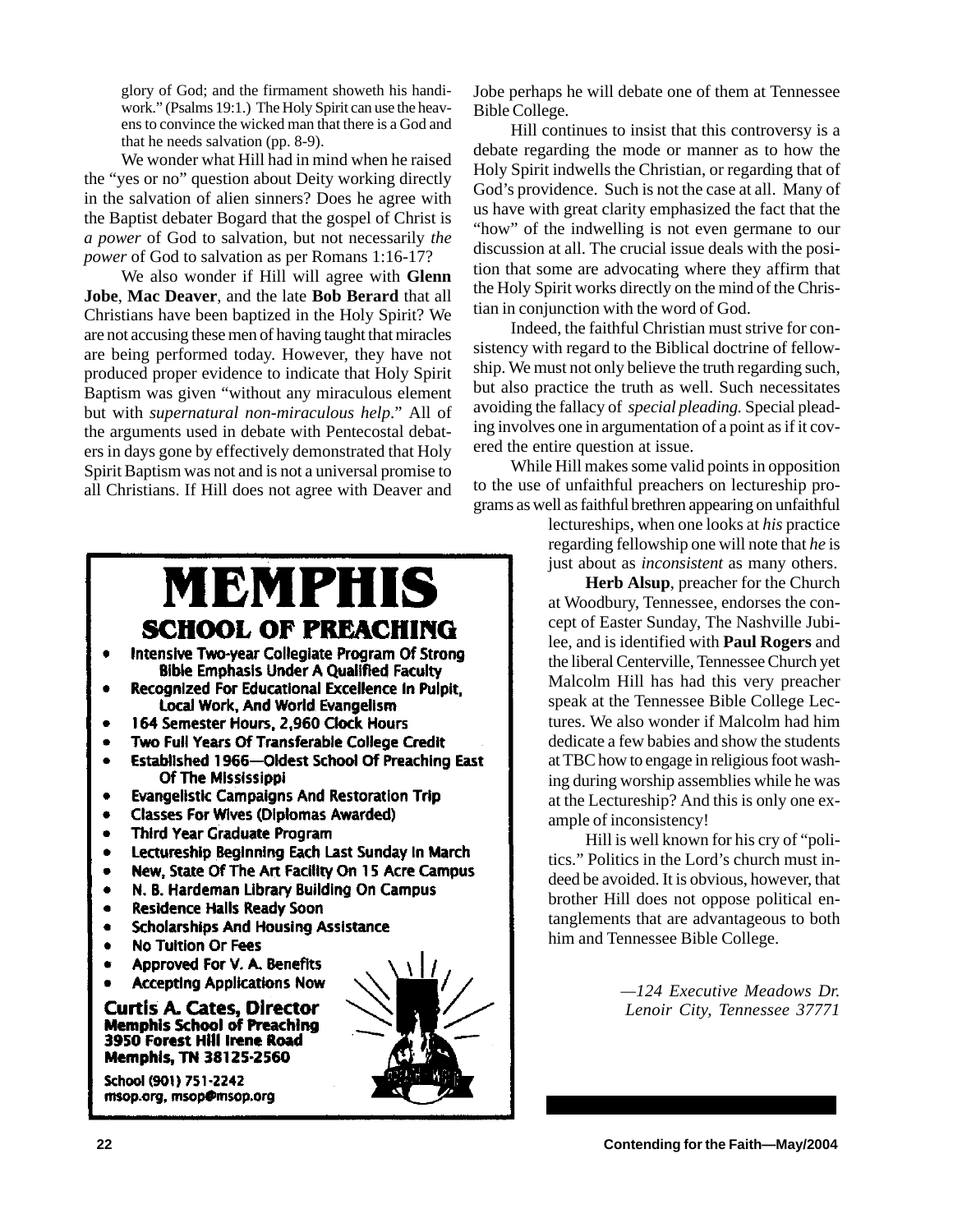# Directory of Churches...

#### **-Alabama-**

**Holly Pond-**Church of Christ, Hwy 278 W., P.O. Box 131, Holly Pond, AL 35083, Sun. 10:00 a.m., 11:00 a.m., 6:30 p.m., Wed. 7:00 p.m., (256) 796-6802, (205) 429-2026.

**Somerville-**Union Church of Christ, located on Hwy 36, one mile east of Hwy 67, Somerville, Alabama, Sun. 9:30 a.m., 10:30 a.m., 6:00 p.m., Wed. 7:00 p.m., Tom Larkin, Evangelist, (256) 778-8955, (256) 778-8961.

**Tuscaloosa**-East Pointe Church of Christ one block from Exit 76, off I-20, I-59, Sun. 9 a.m., 10 a.m., 6 p.m., Wed., 7 p.m. Abiding in God's Word—The Old Paths. U of A student, visitor, or resident? Welcome! Andy Cates, Evangelist. (205)556-3062.

#### **-England-**

**Cambridge-**South Cambridge Church of Christ, Brian Chadwick, 198 Queen Edith's Way, Cambridge. Publishers of "Oracles of God". Tel: (01223) 501861, e-mail: brian.chadwick@ntlworld.com

**Cambridgeshire-**Ramsey Church of Christ, meeting at the Rainbow Centre, Ramsey, Huntingdon. Sun. 10, 11 a.m.; Wed. (Phone for venue and time); www.Ramsey-church-of-christ.org. Contact Keith Sisman, 001.44.1487.710552; fax:1487.813264 or Keith Sisman.net. Research Website of 1,000 years of the British Church of Christ; www.Tracesof-the-kingdom.org and www.Myth-and-Mystery.org.

#### **-Florida-**

**Pensacola-**Bellview Church of Christ, 4850 Saufley Field Road, Pensacola, FL 32526, Sun. 9:00 a.m., 10:00 a.m., 6:00 p.m., Wed. 7:00 p.m. Michael Hatcher, Evangelist, (850) 455-7595.

### **-Georgia-**

**Cartersville**-Church of Christ, 1319 Joe Frank Harris Pkwy NW 30120-4222. Tel. 770-382-6775, www.cartersvillechurchofchrist.org. Sun. 10, 11a.m., 6 p.m. Wed. 7:30 p.m. Bobby D. Gayton, Evangelistemail: bdgayton@juno.com.

#### **-Indiana-**

**Evansville**-West Side Church of Christ, 3232 Edgewood Dr., Evansville, IN 47712, Sun. 9:00 a.m., 10:00 a.m., 6:00 p.m., Wed. 6:30 p.m., Larry Albritton, Evangelist.

## **-Louisiana-**

**Chalmette**-Village Square Church of Christ, 200 Delaronde St., Chalmette, LA 70044. Mark Lance, Evangelist, (504) 279-9438.

### **-Massachusetts-**

**Chicopee**-Armory Drive Church of Christ, 26 Armory Drive; Chicopee, MA 01020, in-home, (413) 592-4834, Ken Dion, Evangelist.

### **-Michigan-**

**Garden City**-Church of Christ, 1657 Middlebelt Rd., Garden City, MI (Suburb of Detroit), Sun. 10:00 a.m., 11:00 a.m., 6:00 p.m., Wed. 7:00 p.m., Dan Goddard, Evangelist. (734) 422-8660. www.gardencity-coc.org

### **-North Carolina-**

**Rocky Mount**-Scheffield Drive Church of Christ, 3309 Scheffield Dr., Rocky Mount, NC 27802 (252) 937-7997.

#### **-Oklahoma-**

**Porum**-Church of Christ, 8 miles South of I-40 at Hwy 2, Warner exit. Sun. 10 a.m., 11 a.m., 6 p.m., Wed. 7 p.m. Allen Lawson, Evangelist, email: lawson@starnetok.net.

#### **-Tennessee-**

**Memphis**-Forest Hill Church of Christ, 3950 Forest Hill-Irene Rd., Memphis, TN 38125. Sun. 9:30, 10:30 a.m., 6:00 p.m., Wed. 7:00 p.m. (901) 751-2444, Barry Grider, Evangelist.

**Rockwood**-Post Oak Church of Christ, 1227 Post Oak Valley Rd., Rockwood, TN 37854. Sun. 10 a.m., 11 a.m., Wed. 6 p.m. Contact Glen Moore, (865) 354-9416 or Mel Chandler, (865) 354-3455.

#### **-Texas-**

**Houston area**-Spring Church of Christ, 1327 Spring Cypress, P.O. Box 39, Spring, TX 77383, (281) 353-2707. Sun. 9:30 a.m., 10:30 a.m., 6:00 p.m., Wed. 7:30 p.m., David P. Brown, Evangelist. Home of Spring Bible Institute and the SBI Lectures beginning the last Sunday in February. www.churchesofchrist.com

**Hubbard-**105 NE 6th St., Hubbard, TX 76648, Sun. 9:30 a.m., 10:30 a.m., 6:00 p.m., Wed. 7:00 p.m. Delbert J. Goines, Evangelist; djgoines@writeme.com.

**Huntsville**-1380 Fish Hatchery Rd. Huntsville, TX 77320. Sun. 9, 10 a.m., 6 p.m., Wed. 7 p.m. (936) 438-8202.

**Hurst**-Northeast Church of Christ, 1313 Karla Dr., P.O. Box 85, Hurst, TX 76053. Sun. 9 a.m., 10 a.m., 6 p.m., Wed. 7:30 p.m. Jason Rollo, Evangelist, (817) 282-3239.

**Lubbock**-Southside Church of Christ, 8501 Quaker Ave., Box 64430, Lubbock, TX 79464. Sun. 9:00, 9:55 a.m., 5:00 p.m., Wed. 7:30 p.m. Sunday worship aired live at 10:15 a.m. over KFYO 790 AM radio. Tommy Hicks, Evangelist. (806) 794-5008 or (806)798-1019.

**New Braunfels-**1130 Hwy. 306, 1.5 miles west of I-35. Sun: 9:30 a.m., 10:30 a.m., 6:00 p.m. Wed. 7 p.m. Lynn Parker, Evangelist. (830) 625-9367. www.nbchurchofchrist.com.

**Richwood**-1600 Brazosport, Richwood, TX. Sun. 9:30; 10:30 a.m., 6 p.m., Wed. 7 p.m. (979) 265-4256.

**Roanoke**-Church of Christ, Corner of Rusk and Walnut, Roanoke, TX 76262. Sun. 9:45, 10:45 a.m., 6 p.m., Wed. 7:30 pm. (817) 491- 2388.

**Schertz**-Church of Christ, 501 Schertz Pkwy., Schertz, TX. (210) 658-0269. Sun. 9:30a.m., 10:30 a.m., 6 p.m., Wed. 7 p.m., take Schertz Pkwy. Exit off I-35, NE of San Antonio, Kenneth Ratcliff and Stan Crowley, Evangelists.

### **-Wyoming-**

**Cheyenne**-High Plains Church of Christ, 421 E. 8th St., Cheyenne, WY 82007, tel. (307) 638-7466, Sunday: 9:30 a.m., 10:30 a.m., 5:00 p.m., Wed. 7:00 p.m., Gerald Reynolds, Tel. (307) 635-2482.